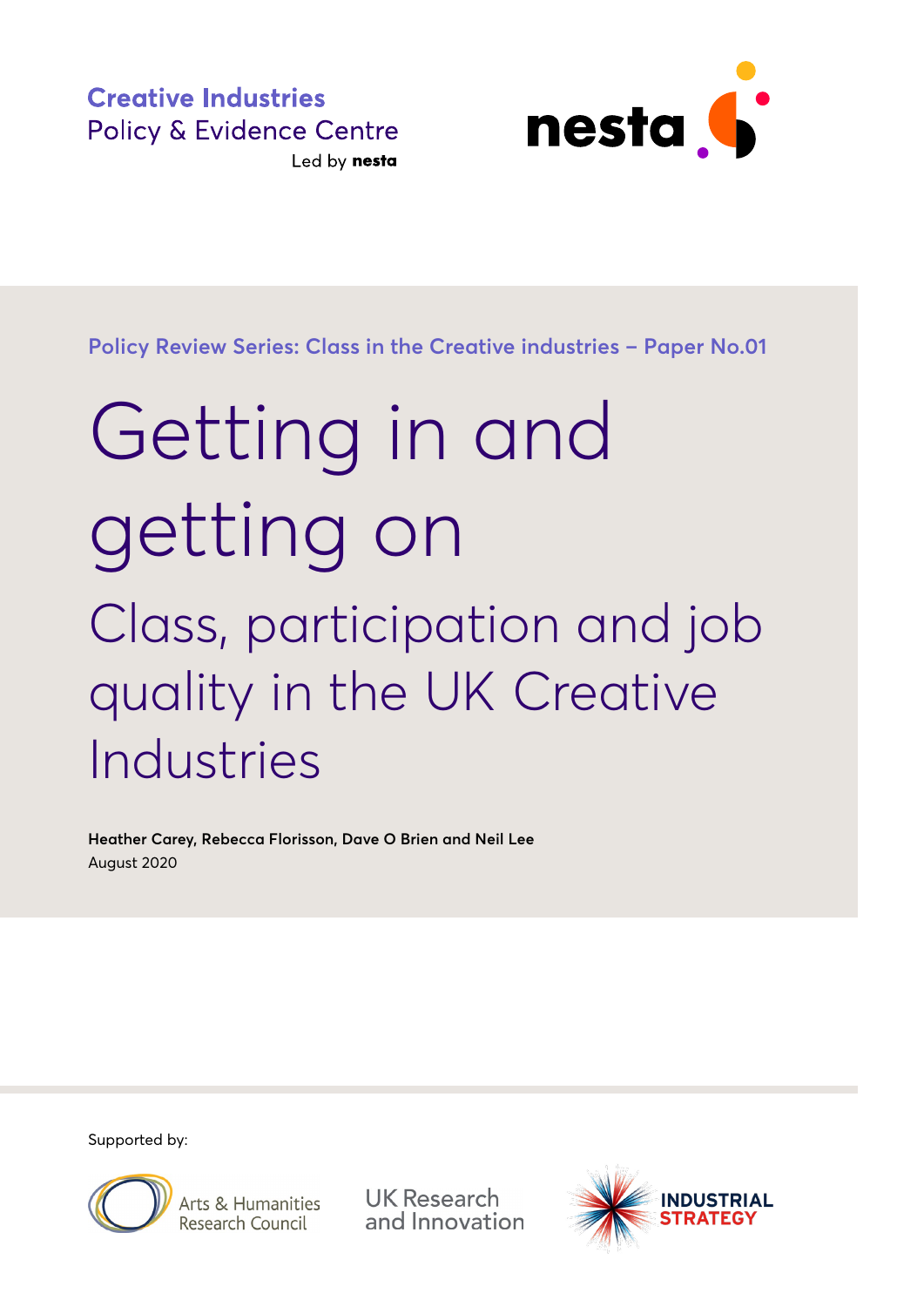## **Executive summary**

**A recent DCMS Select Committee inquiry into the impact of Covid-19 suggests that the pandemic poses 'the biggest threat to the UK's cultural infrastructure, institutions and workforce in a generation'. Safeguarding the sustainability of the sector and restoring its position as one of the UK economy's greatest success stories is a critical priority. But while current focus is on offering much needed aid to the sector and unlocking its potential to support the wider recovery, it is important too to consider how we can rebuild Creative Industries and creative occupations for the better – in a way that benefits more people and places across the UK.**

Prior to the pandemic, there were growing concerns that the opportunities created in this vibrant part of the economy were 'out of reach' for many. This paper represents the first phase of the PEC's Policy Review Series on Class in the Creative Industries.

Echoing wider research, we find widespread and persistent class imbalances. Those from privileged backgrounds are more than twice as likely to land a job in a creative occupation. They dominate key creative roles in the sector, shaping what goes on stage, page and screen. They are also more likely to experience greater autonomy and control over their work, to have supervisory responsibility and to progress into managerial positions.

We also find that class interacts with other factors – such as gender, ethnicity, disability and skill levels – to create 'double disadvantage'. The intersection of class and skills has a particularly pronounced impact on the likelihood of landing a creative job, where those from a privileged background who are qualified to degree-level or above are 5.5 times as likely to secure a creative role than those of working-class background who are only skilled to GCSE-level.

Despite growing awareness of the issue and action by business, Government and industry stakeholders to promote greater inclusion, the likelihood of someone from a workingclass background finding work in a creative occupation has remained largely unchanged since 2014 – the first point at which we are able to measure class origin using a robust and comparable method.

This raises the important question of how we can evolve and enhance the current approach so as to: shift the dial on diversity in a significant and sustained way; build a genuinely open and inclusive creative economy that creates opportunities for all; that maximises talent; and enables all workers to thrive, irrespective of their socio-economic background.

**Key Words**: class, Creative Industries, intersectionality, job quality, progression, social mobility, inequality, disadvantage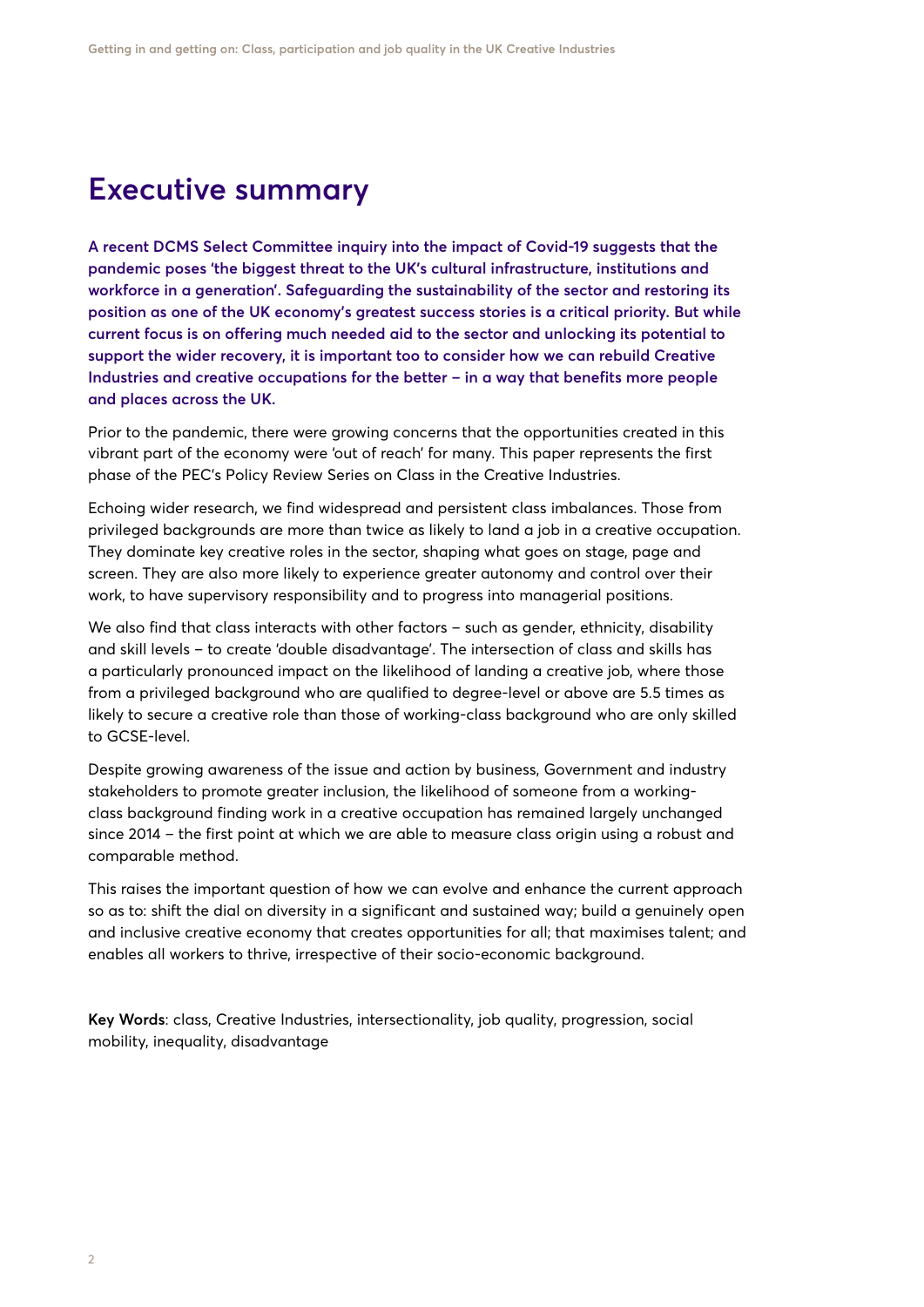#### **Acknowledgements**

The authors are grateful to **Alex Bjorkegren** and **Joseph Bohoslawec** at the Department for Culture, Media and Sport, and **Jennifer Kimber** now at the British Film Institute, for their input into the research design, and comments on early findings.

We also thank **Jabeel Mahmood** for his review of existing evidence; and **Lesley Giles** and **Hasan Bakhshi** for their helpful comments on earlier versions of this paper.

Finally, the authors would like to extend their thanks to **Shayla Leib** and in particular **Frankie Smith** at the Office for National Statistics, who worked collaboratively with the core research team in shaping and undertaking the data analysis. The insights we share in this paper, and

the change we hope they will affect, are in no small part attributable to the skill and dedication of Frankie, who tragically passed away in June 2020. Our thoughts go to her family, friends, and colleagues.

#### **Authors**

**Heather Carey**: Work Advance, 71-75 Shelton Street, Covent Garden, London. WC2H 9JQ **Rebecca Florisson**: Work Foundation (Lancaster University), 21 Palmer Street, London. SW1H 0AD **Dave O Brien**: University of Edinburgh, Old College, South Bridge, Edinburgh. EH8 9YL **Neil Lee**: London School of Economics and Political Science, Houghton St, Holborn, London. WC2A 2AE

**Disclaimer**: This work contains statistical data from ONS which is Crown Copyright. The use of the ONS statistical data in this work does not imply the endorsement of the ONS in relation to the interpretation or analysis of the statistical data. This work uses research datasets which may not exactly reproduce National Statistics aggregates.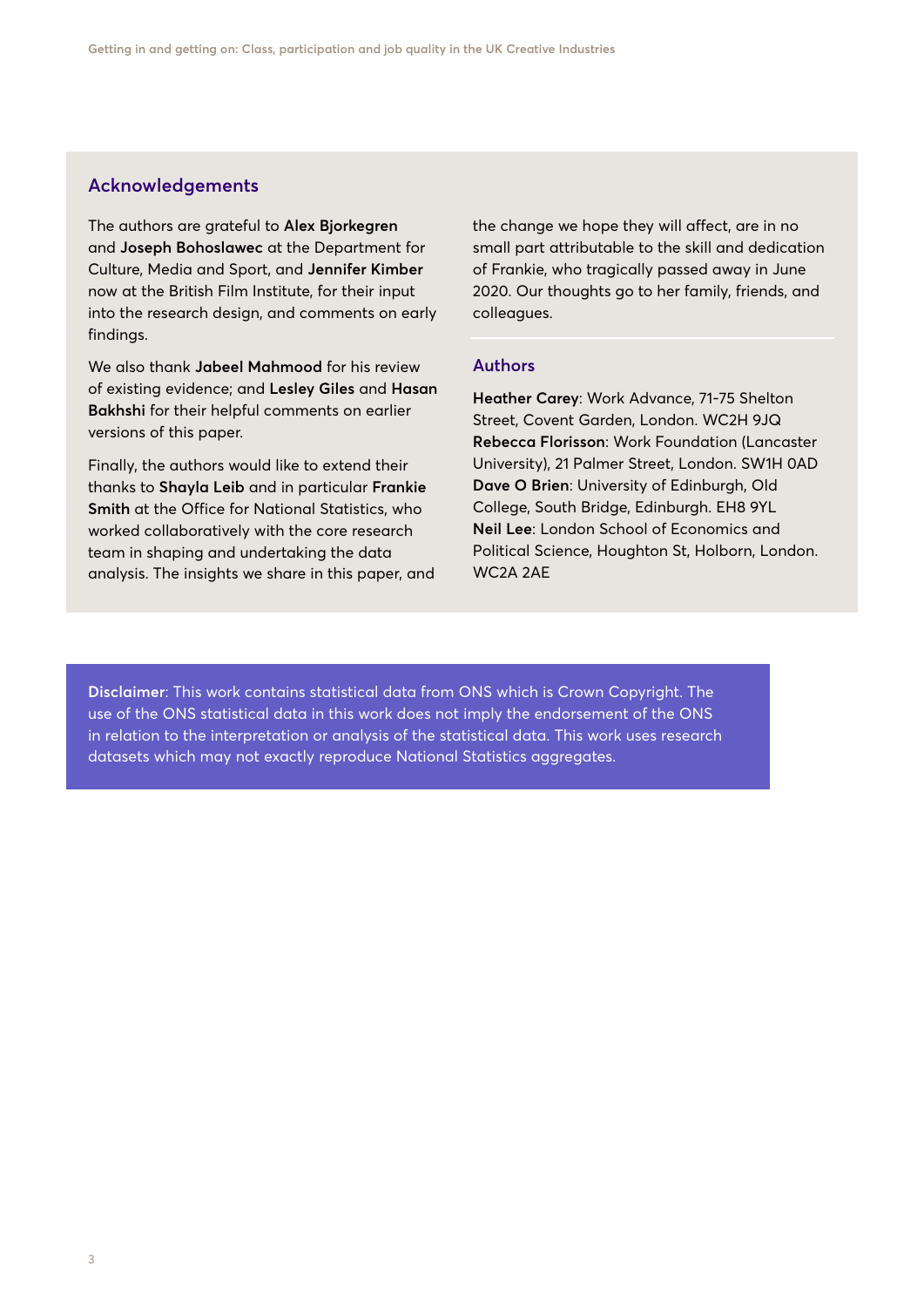### **Creative Industries Policy & Evidence Centre** Led by nesta

**Policy Review Series: Class in the Creative Industries – Paper No.01**

## Getting in and getting on Class, participation and job quality in the UK Creative Industries

### **Contents**

| <b>Introduction</b>                                               | 5  |
|-------------------------------------------------------------------|----|
| <b>Class origin and the Creative Industries</b>                   | 9  |
| Exploring differences in job quality, advancement and progression | 15 |
| Conclusions and next steps for the policy review series           | 22 |
| <b>References</b>                                                 | 25 |
| <b>Annex: Methodology</b>                                         | 27 |

Supported by:



**UK Research** and Innovation

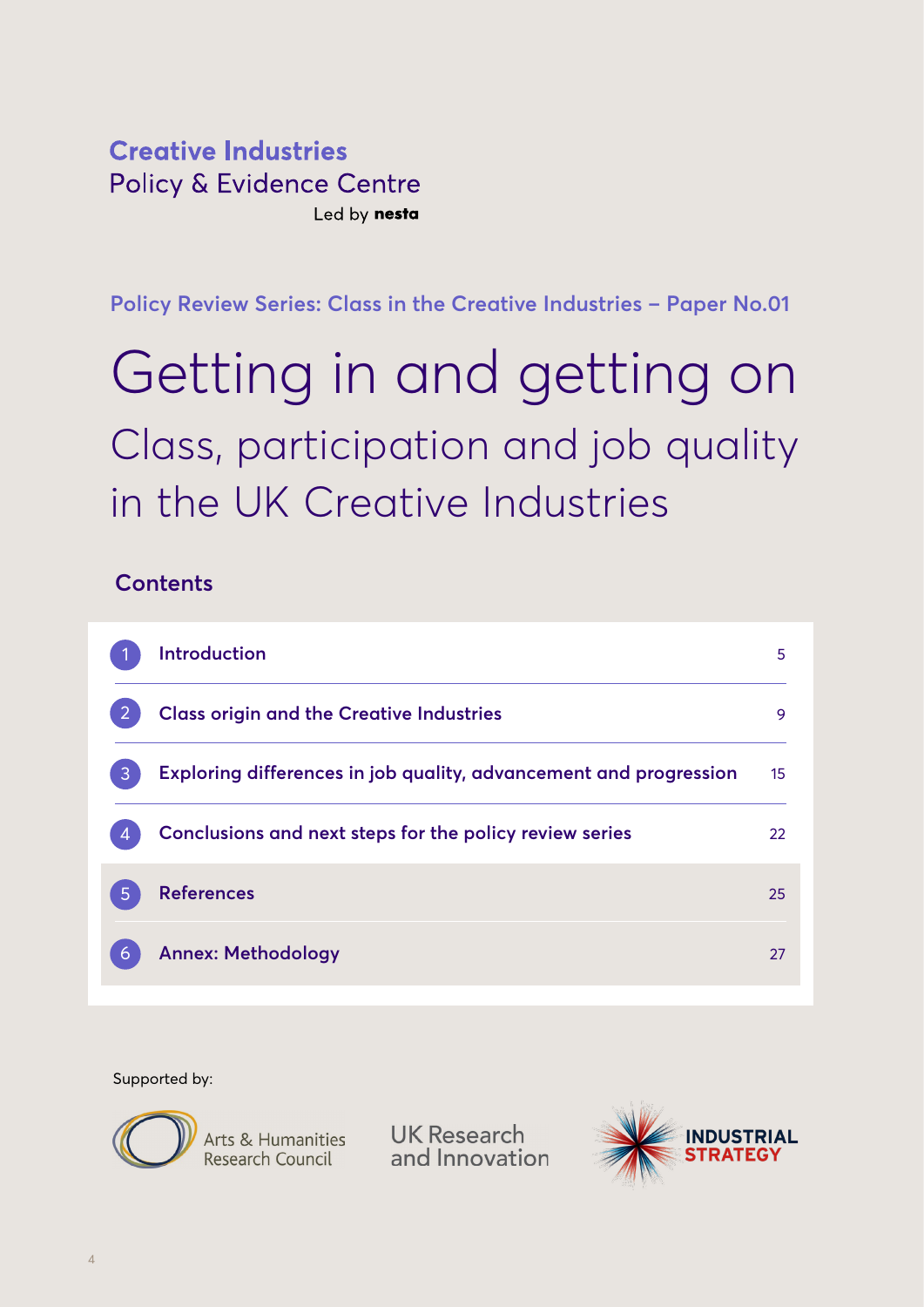<span id="page-4-0"></span>

## **Introduction**

Writing in July 2020, the Digital, Culture, Media, and Sport Committee suggested 'The Covid-19 crisis presents the biggest threat to the UK's cultural infrastructure, institutions and workforce in a generation. The loss of performing arts institutions, and the vital work they do in communities by spreading the health and education benefits of cultural engagement, would undermine the aims of the Government's 'levelling up' agenda and Arts Council England's next 10-year strategy, and reverse decades of progress in cultural provision and diversity and inclusion that we cannot afford to lose.' This stark assessment, delivered as part of an inquiry into the impact of Covid-19 on the Department for Culture, Media, and Sport's sectors, was one of many interventions making clear the potential crisis in cultural work (Digital, Culture, Media and Sport Committee, 2020).

Although the DCMS Select Committee's focus was on cultural and artistic institutions, the rest of the Creative Industries have not escaped the impact of the pandemic. Yet the effects have not been evenly distributed. For some areas of Creative Industries, particularly those in control of digital modes of content provision, the advice to stay at home has seen rising engagement and associated revenues.

Whilst organisations and businesses have faced different challenges, creative workers have shared concerns about the post-Covid future of their industries. Pre-pandemic, the Creative Industries – from film and the wider screen industries to design, advertising and the digital economy – were an important success story for the UK economy (HM Government, 2018, DCMS, 2019).

This economic success, like the impact of the pandemic, was also not evenly distributed. Opportunities created in this growing part of the UK economy were 'out of reach' for many, and in almost all creative sectors and occupations the profile of the workforce looked dramatically different to the UK population.

Women, those from minority ethnic groups, and those from working-class backgrounds are significantly underrepresented in the Creative Industries (Giles et al, 2020; DCMS, 2019; Creative Industries Federation, 2014; Oakley et al, 2017; Create London, 2018). Even when minority groups are successful in 'getting in' to the industry, they face substantial barriers to 'getting on'. We see evidence of pay gaps and a lack of diverse talent in senior and key creative roles (see for example: Gill, 2014; Arts Council England, 2018; O'Brien et al, 2016; Harvey and Shepherd, 2016; Directors UK, 2018; Friedman et al, 2017).

The pandemic, as it disrupts cultural and creative production, delaying or discontinuing projects and investments, will see fewer opportunities and potentially fewer jobs. Just as with the impact of the 2008 financial crisis on the Creative Industries, we should expect those who are already marginalised to be worst hit (Creative Skillset 2009).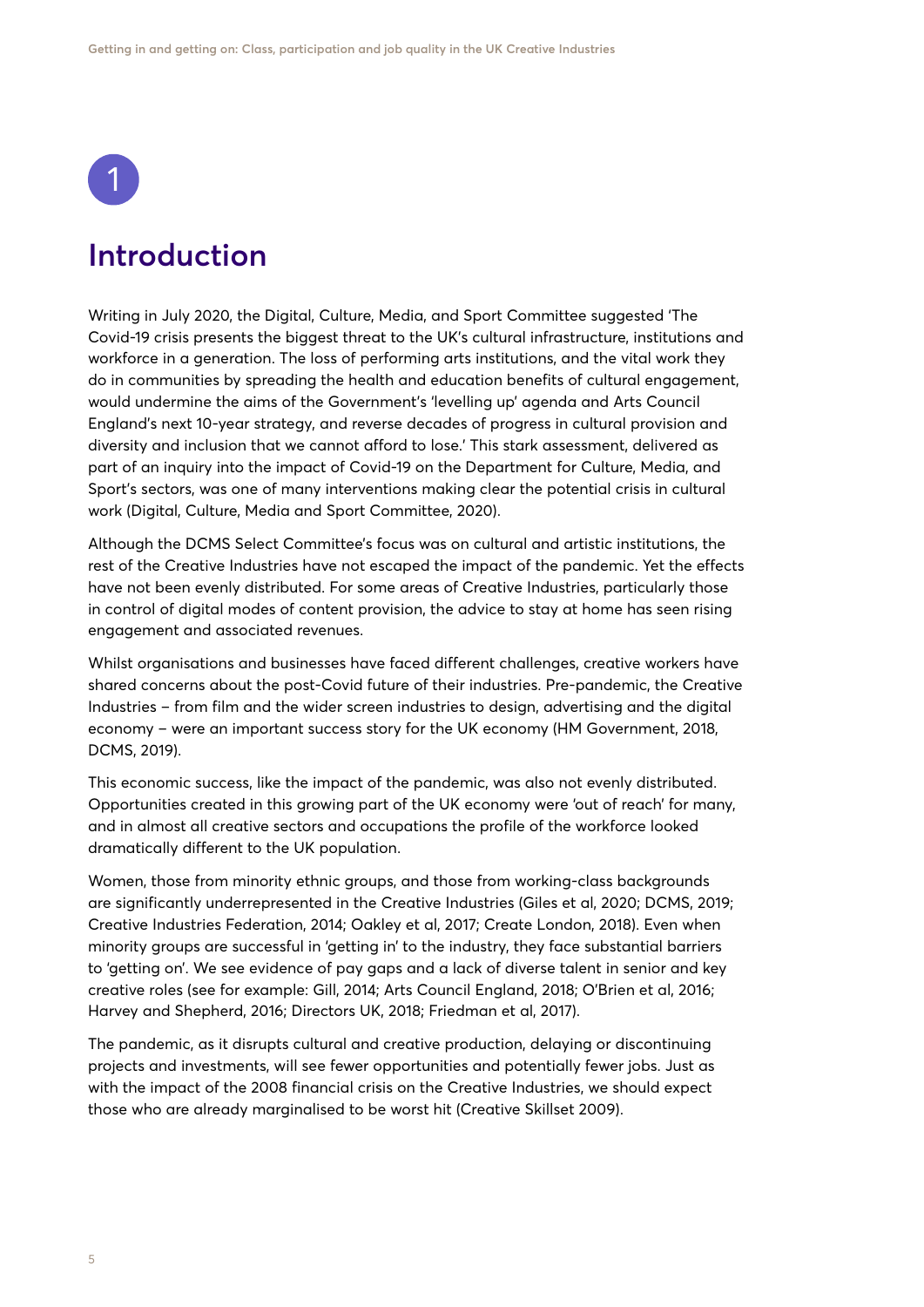It is important we have a clear and accurate picture of the workforce to understand both the impact of the pandemic and to rebuild industries and occupations for the better. Despite increased awareness of these issues amongst government and industry, a recent evidence synthesis undertaken by the PEC points to significant gaps in what we know about the picture of diversity in the Creative Industries (Carey et al, 2019). In particular, the work highlighted a lack of regular and robust evidence assessing the representation of those with a disability and long-term health condition and those of working-class origin in the sector. The evidence review also suggests we lack in-depth insight which looks beyond participation, to explore the quality of work for those from disadvantaged backgrounds, their progression within the sector, the underlying barriers and constraints that underpin these trends, and ultimately 'what works' in overcoming these issues in order to promote greater diversity and inclusivity.

Considering these findings, the issue of class in the Creative Industries has been identified as a key theme for further research through a dedicated Policy Review series. This series will develop new insight on the participation and progression of those from working-class backgrounds; seek to better understand the effectiveness of the current policy approach; and identify new policy, programmes and practices that might prove successful in promoting greater inclusivity.

#### **Class in the Creative Industries**

This paper – the first in the Class in the Creative Industries Policy Review series – seeks to explore the participation, retention and progression of those of different class origin within the Creative Industries.

Class is a complex issue. The word is used in various ways by academics, the public, and by policymakers (see Roberts 2011 and Brook et al 2020 for a summary). For much of public discourse class is an expression of personal or community identity. In parts of the academic literature class is a category that describes positions within the social structure, most commonly within the labour market (e.g. Goldthorpe 2016). It is important to note that these two ways of understanding class are not at all exclusive and are interrelated in several ways. The technical, academic understandings of class permeate public debates; public and media discourses about class frame many academic research questions and projects (for example Savage 2015).

The Creative Industries provide a useful example to illustrate the complexity of class. Class does not have the same status as other individual characteristics that are protected under the 2010 Equality Act. Yet, there is policy and public concern about class within creative occupations, often framed within the broader agenda of social mobility (Jerwood 2019). Questions of class, of 'talent pipelines', debates over internships and pay, as well as access to key jobs in Creative Industries, reflect concerns over the class origins of who works in the creative sector (Brook et al 2020).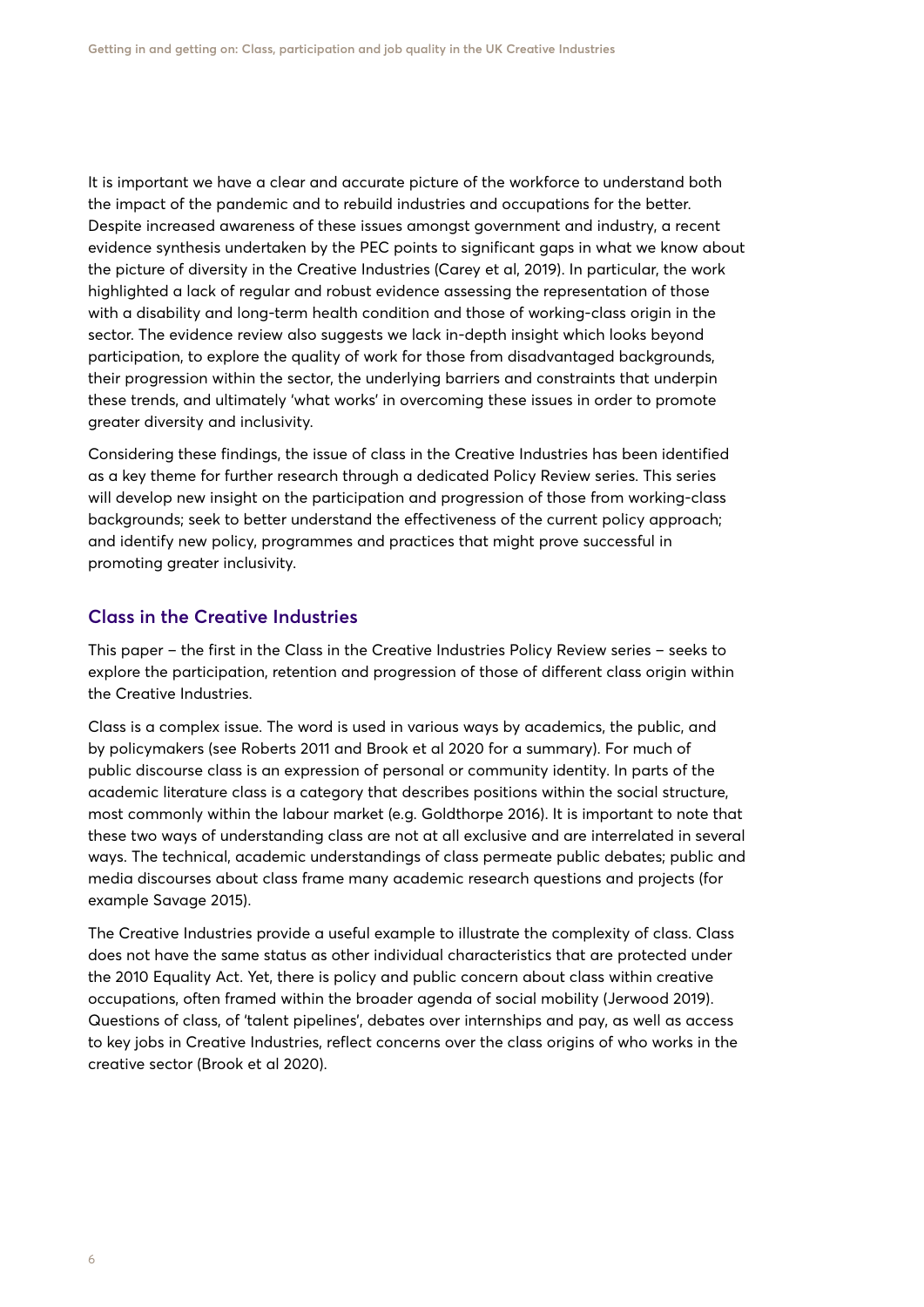Organisations with responsibility for the industries and occupations constituting the sector have been working on the tricky problem of social class in Creative Industries for some time. OFCOM (2019), BBC (2018), BFI, ACE (Oman 2019), and UKIE (Taylor 2020) have either produced guidance, conducted research, suggested interventions, or collated data on the class composition of their relevant part of the creative workforce. At the same time, academics have sought to understand the class composition of Creative Industries and occupations (O'Brien et al 2016, Brook et al 2020). Research has also sought to explore how class sits alongside other demographic characteristics, such as gender and race, in shaping the creative workforce (O'Brien et al 2016).

Understanding the class composition of creative occupations is central to understanding social mobility in the sector. Research on class means we can identify levels of social mobility in the creative sector, and if creative occupations are different to other elite professions. These issues are core concerns for policymakers. As a result, this Policy Review seeks to fill some of these evidence gaps and address the following research questions:

- **1.** To what extent are those from working-class backgrounds benefiting from the opportunities created within the Creative Industries, and sectors and occupations therein?
- **2.** Do we observe differences in the types of roles and working patterns of those from working-class backgrounds – that is, indicators of the quality of work they are able to access in the sector?
- **3.** How does retention and progression within the creative industries vary depending on an individual's social class?

#### **Methodology and the measurement of class origins**

The complicated nature of class has hindered research, public discourse, and policy interventions. The best proxies for understanding class, alongside the appropriate data collection tools and techniques, are also underdeveloped in the creative sector (Oman 2019, O'Brien 2020).

A core concern has been how best to capture information about class, particularly information that will be useful for thinking about social mobility into Creative Industries. For some researchers, social mobility can be understood by looking at household or parental incomes as children, to understand the relationship with income later in life. For others, the approach is to look at occupations, to understand the relationship between parental occupation and individual's occupations later in life (see Brook et al 2020 for a more detailed discussion).

Class origin information, as understood through this occupational approach, is not perfect. It is an inevitably partial picture of the rich and broad meaning that class has for individuals and communities. However, it is a very useful source of information for understanding the class composition of the creative workforce (O'Brien et al 2016, Oakley et al 2017). Moreover, in showing that class inequality sits alongside, and intersects with, inequalities of gender and race, academic work using the Office for National Statistics' Labour Force Survey has drawn further attention to longstanding problems of creative labour markets that policymakers are now keen to address (Brook et al 2020).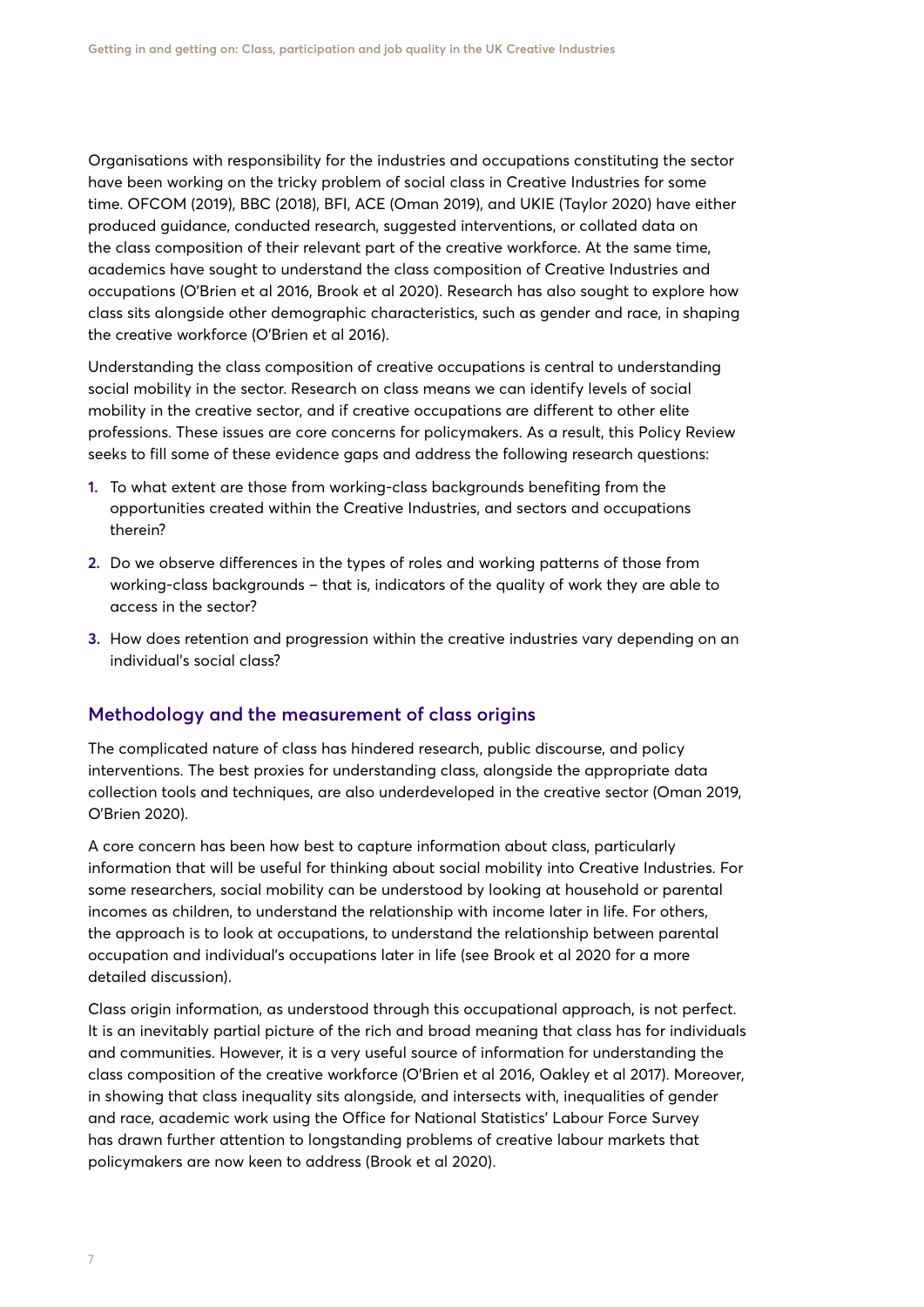Our occupational definition of social class draws on the National Statistics Socio-Economic Classification (NS-SEC). NS-SEC clusters occupations together into eight groups, from I (higher managerial and professional, which includes doctors, CEOs and lawyers) to VII (routine occupations such as bar staff, care workers, and cleaners), while VIII is those who have never worked or who are long-term unemployed. We then collapse NS-SEC classes further into three classes:<sup>1</sup>

- **•** Those from 'privileged' backgrounds, who had at least one parent whose job was a higher or lower managerial, administrative or professional occupation (NS-SEC 1 or 2);
- **•** Those from 'intermediate' origins, whose parents worked in intermediate, lower supervisory and technical occupations, or were self-employed (NS-SEC 3, 4 or 5);
- **•** Those from 'working-class' backgrounds, whose parents were employed in routine or semi-routine occupations, or who were long-term unemployed (NS-SEC 6, 7 or 8).

Throughout the course of this paper, we explore the participation of those from different class origins in creative occupations – based on the DCMS definition which identifies 30 occupations across 9 clusters. Almost all occupations that constitute the Creative Industries are classified in the managerial and professional clusters of the NS-SEC. This means we can think of them as managerial and professional occupational destinations. To understand the class composition of the creative workforce we then need to understand the origins of those who end up in those destinations. In order to do this, we draw on survey information concerning the parental occupation when the respondent was aged 14. This information can then place an individual's class origin within the NS-SEC's list of occupations.

In particular, we have embarked on new analysis of the most recent Labour Force Survey (LFS) and Understanding Society (US) data which contain information about parental occupation, current occupation of employment and a host of other indicators concerning their job and working patterns; as well as subjective measures of autonomy, satisfaction and wellbeing.

#### **The structure of this paper**

Section 2 of this paper establishes an up to date picture of the class origin of those working in creative occupations.

Section 3 seeks to look beyond participation, to consider evidence of differences in job quality, advancement and progression; while Section 4 provides a 'primer' on the issue of intersectionality and the significance of class alongside other characteristics (gender, ethnicity, disability, skills) which subsequent research will seek to explore in greater depth.

Finally, Section 5 draws high-level conclusions about the participation, retention and advancement of those from working-class backgrounds in creative occupations; and introduces the outstanding questions raised by the research which will influence the wider work planned as part of the PEC's Policy Review Series on Class in the Creative Industries.

Further details on data sources and our methodology are included in Annex A of this paper.

<sup>1.</sup> We follow the approach adopted by Friedman and Laurison (2019)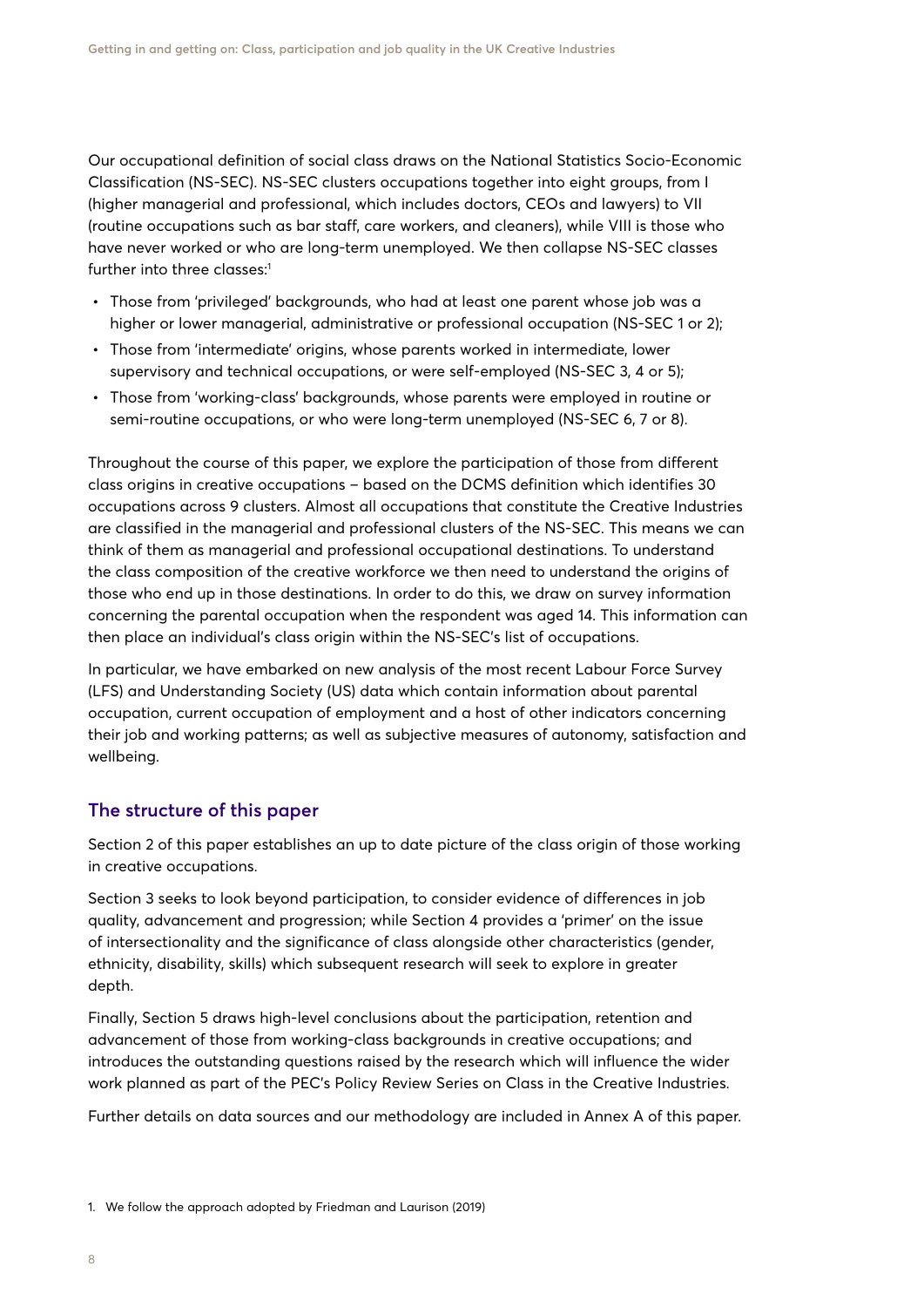<span id="page-8-0"></span>

## **Class origin and the Creative Industries**

Earlier research suggests there is a persistent, systemic underrepresentation of those from working-class backgrounds in the sector (see for example, Create London 2018; O'Brien et al 2016; Eikhof and Warhurst 2013) and this is further evidenced by our analysis of recent data from the Labour Force Survey.

The majority (52 per cent) of those working in creative occupations in 2019 were from privileged backgrounds, compared with a little over one-third (37 per cent) of the total workforce. In contrast, just 16 per cent of employment in creative roles were from workingclass backgrounds compared with 21 per cent of those in professional occupations and 29 per cent across all occupations (Figure 1).



**Figure 1: Class origins of workers in creative, professional and all occupations, 2019**

Source: Labour Force Survey, June – September 2019, ONS

- 2. All creative occupations, as outlined in Annex A. The vast majority of creative occupations are higher and lower professional and managerial (NS-SEC 1 and 2). If we look only at Professional and managerial creative occupations (NS-SEC 1 and 2) the percentage that are of working-class origin changes minimally, from 16.2 per cent to 16.0 per cent.
- 3. Includes higher and lower professional and managerial occupations (NS-SEC 1 and 2).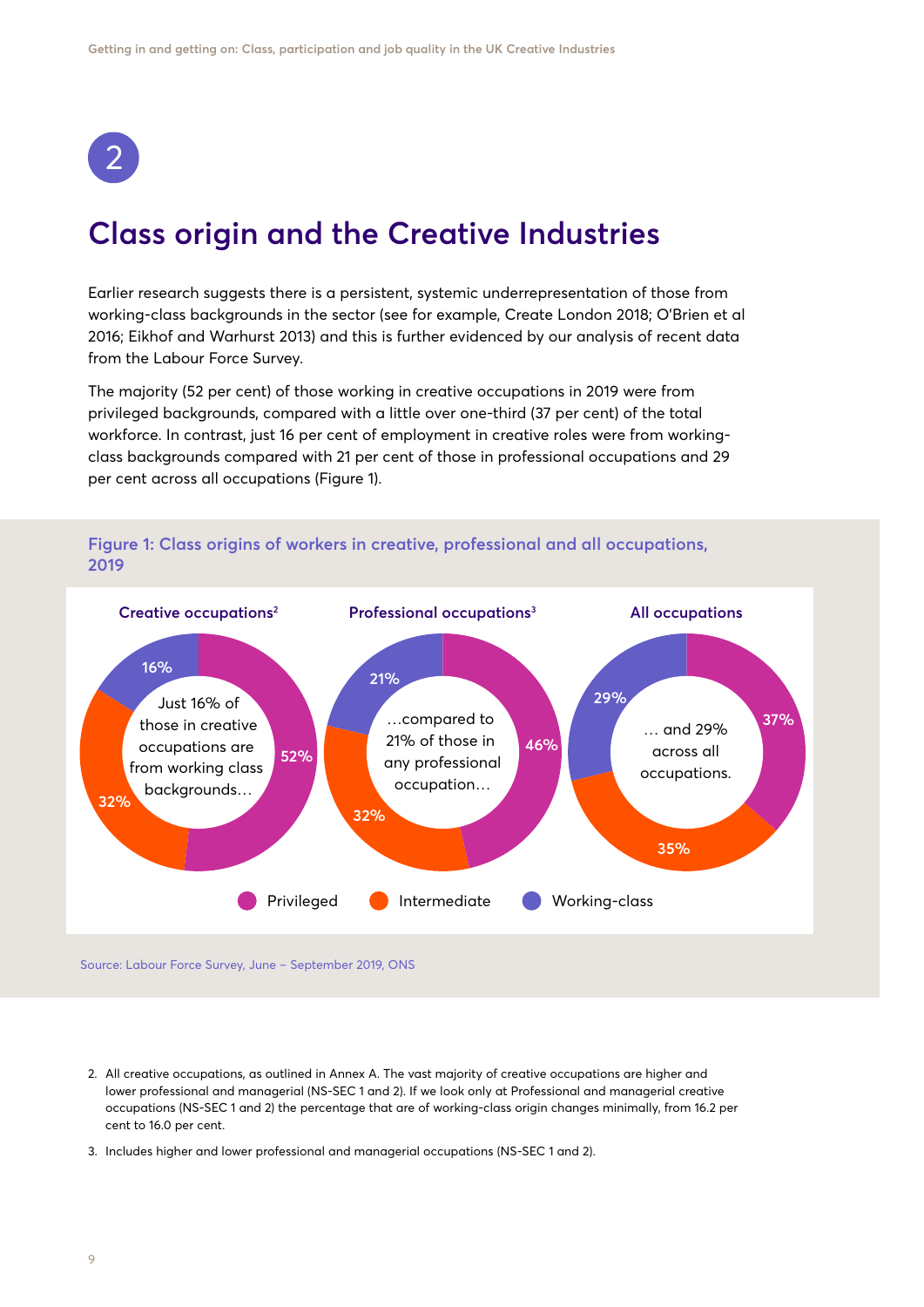Throughout this paper we use odds ratios (the ratio of the odds of being employed if from a privileged background relative to the odds of being employed in a creative occupation from a working-class background)<sup>4</sup> to provide an indication of the relative chance of being employed in a creative occupation depending on class origin. It is important to note that there will be a range of factors that influence employment outcomes alongside an individual's class (as defined by parental occupation), such as the quality of schooling, whether the individual has a degree and from where, their proximity to job opportunities in the creative sector and so forth. So while odds ratios provide an indication of the likelihood of an individual to end up in a creative occupation, they do not tell us the relative importance of class compared to other factors in determining this outcome.

What we find at this headline level is that those from privileged backgrounds are more than twice (2.5 times) as likely to end up in Creative Occupations than their working-class peers. In 2019, just 4.4 per cent of adults (aged 23-69) from working-class backgrounds found employment in creative roles, compared to 10.9 per cent of those from better-off backgrounds. The differentials are wider still between the fortunes of the so called 'elites' (those who parents were Higher managerial and professional occupations, NS-SEC 1) and the working-class – who are 2.6 times more likely to be employed in a creative occupation.

*"Those from privileged backgrounds are 2.5 times more likely to end up in creative occupations than their working-class peers."*

This suggests social mobility is a greater issue for the sector, given those from better-off backgrounds are 1.7 times more likely to land in any professional role (Labour Force Survey, 2019).



#### **Figure 2: Proportion of people aged 23-69 from different socio-economic backgrounds in creative occupations, 2014 - 2019**

Source: Labour Force Survey, June – September 2014 – 2019, ONS

4. An odds ratio of one suggests no difference in likelihood between the social classes. An odds ratio greater than one suggests that those from privileged backgrounds are more likely to be employed in a creative occupation than their working-class peers; and an odds ratio of less than one suggests the opposite.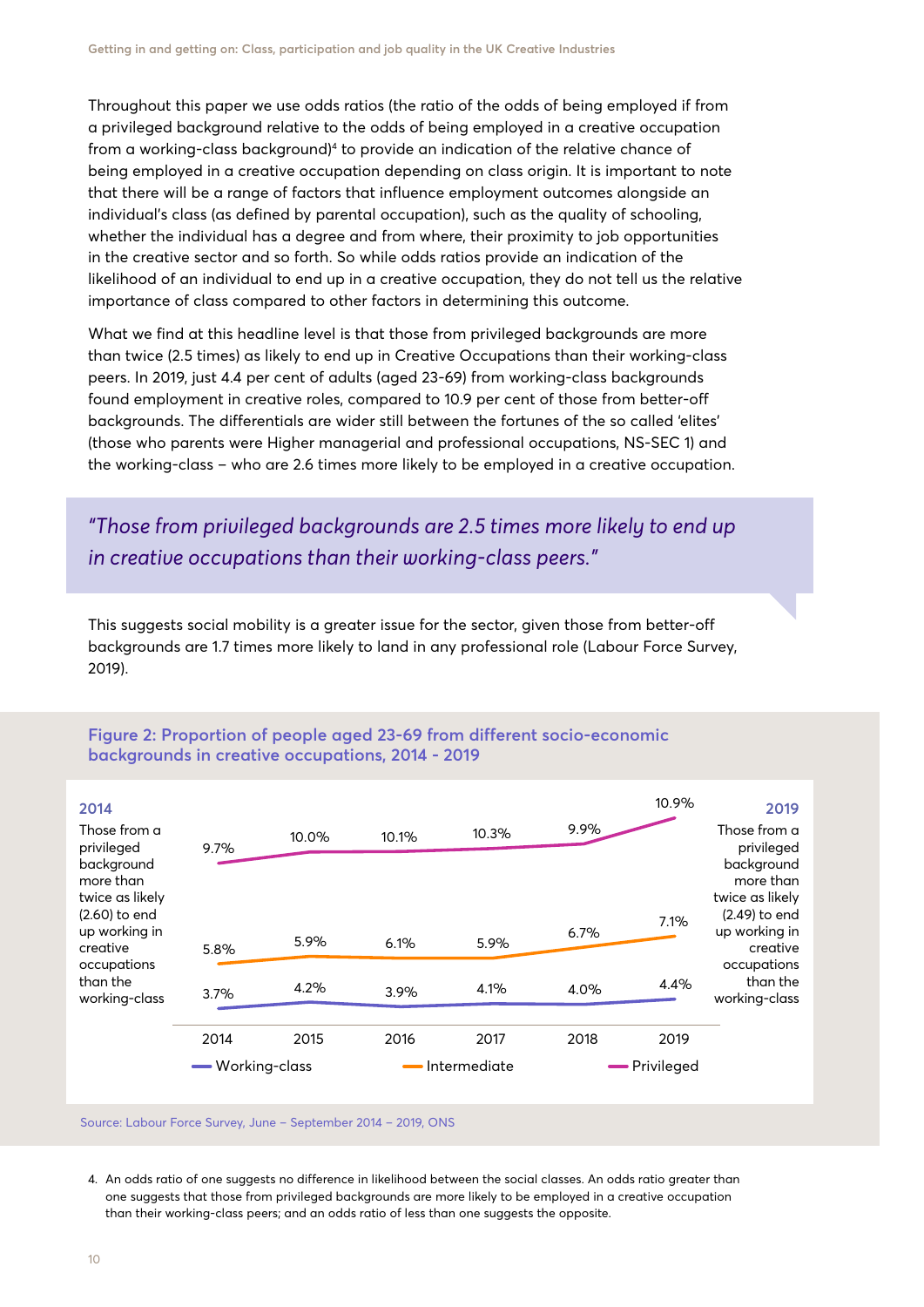Despite efforts in recent years to improve diversity in the Creative Industries, the likelihood of working-class people finding work in creative occupations has remained largely unchanged, as has the proportion of the creative workforce from poorer backgrounds. In 2014, 17.6 per cent of those working in creative roles were of working-class origin compared to 16.2 per cent today. In part this is likely to reflect wider labour market trends where the overall numbers of people from working-class backgrounds has been declining in recent years as the economy has generally shifted towards higher value activities and professional and managerial roles (Create London 2008, Brook et al 2020).

What this means, however, is that while employment in creative occupations has increased by 313,250 over the past five years, the numbers of creative workers from working-class backgrounds increased by just 33,000 (equivalent to 11 per cent of the uplift in employment), while the total number of creative workers from privileged backgrounds increased by 200,000 (equivalent to 64 per cent of the uplift).

But what about individual Creative Industries? Does the music industry follow the same patterns as the Creative Industries overall? We know from existing research (e.g. Campbell et al 2019, Giles et al 2020) that the sub-sectors constituting the Creative Industries differ from each other in important ways, even where they share core characteristics which allow them to be grouped together under the category of Creative Industries (DCMS 2001, Bakhshi 2013).

Table 1 (overleaf) presents the class origin of those working in different occupational subgroups in the Creative Industries.<sup>5</sup> What is striking is that, with the exception of Crafts, class imbalances exist across every creative industry.

*"Class imbalances exist across every creative industry with the exception of Craft; and are most pronounced in Publishing and Architecture."*

We observe a degree of variability in the relative performance of different creative subgroups year to year, which may in part reflect low sample sizes. However, Publishing and Architecture demonstrate the most pronounced and enduring class-based exclusions over the five-year period. In 2019, 58 per cent of those working in Publishing roles were from privileged backgrounds, while just 13 per cent were of working-class origin. Similarly, the proportion of those working in Architecture from working-class backgrounds has averaged around 13 per cent over this period.

Other sub-sectors where class divides are particularly pronounced in some of the years of study include Music, performing and visual arts, where just 12 per cent of those working in these occupations in 2019 were working-class; and Film, TV, video, radio and photography, which has amongst the lowest representation of those of working-class origin in various years, if not in the most recent year in the study period.

Similarly, across most years, those from privileged backgrounds dominate the Advertising and Marketing occupation sub-group, comprising more than half (55 per cent) of the workforce in 2019. This is something echoed in our more granular analysis of individual creative occupations (Figure 3).

<sup>5.</sup> The occupational groupings used throughout this research are based on the standard DCMS definitions using Standard Occupational Classification (SOC) codes. Please refer to Annex A for further details.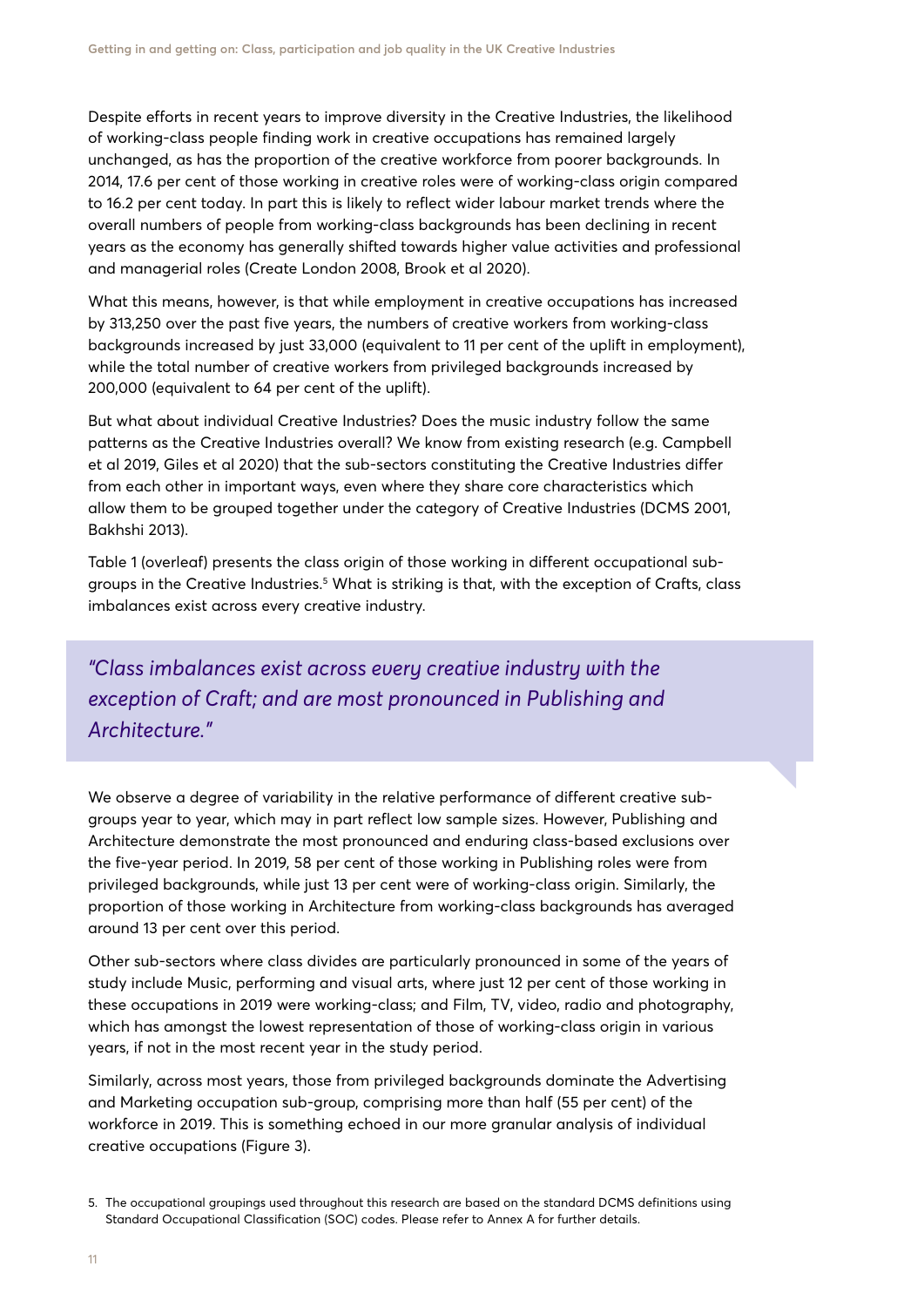#### **Table 1: Class origin of people aged 23-69 working in creative occupations, 2014-2019**

| <b>Occupations</b>               | <b>Class origin</b>    | 2014   | 2015   | 2016   | 2017   | 2018   | 2019   |
|----------------------------------|------------------------|--------|--------|--------|--------|--------|--------|
|                                  | Privileged             | 52%    | 53%    | 56%    | 52%    | 50%    | 55%    |
|                                  | Intermediate           | 28%    | 28%    | 27%    | 28%    | 33%    | 30%    |
| <b>Advertising and Marketing</b> | Working-class          | 19%    | 20%    | 16%    | 20%    | 17%    | 15%    |
|                                  | <b>Unweighted Base</b> | 444    | 514    | 434    | 526    | 443    | 530    |
|                                  | Privileged             | 47%    | 51%    | 54%    | 57%    | 49%    | 50%    |
|                                  | Intermediate           | 39%    | 37%    | 35%    | 28%    | 33%    | 38%    |
| Architecture                     | Working-class          | 14%    | 11%    | 11%    | 15%    | 18%    | 12%    |
|                                  | <b>Unweighted Base</b> | 129    | 99     | 88     | 115    | 88     | 101    |
|                                  | Privileged             | 24%    | $\ast$ | 31%    | $\ast$ | $\ast$ | 28%    |
| <b>Crafts</b>                    | Intermediate           | 47%    | $\ast$ | 42%    | $\ast$ | $\ast$ | 40%    |
|                                  | Working-class          | 30%    | $\ast$ | 27%    | $\ast$ | $\ast$ | 32%    |
|                                  | <b>Unweighted Base</b> | 113    | $\ast$ | 91     | $\ast$ | $\ast$ | 91     |
|                                  | Privileged             | 46%    | 43%    | 46%    | 54%    | 51%    | 46%    |
|                                  | Intermediate           | 30%    | 37%    | 35%    | 28%    | 39%    | 38%    |
| Design and designer fashion      | Working-class          | 23%    | 21%    | 19%    | 19%    | 10%    | 15%    |
|                                  | <b>Unweighted Base</b> | 149    | 172    | 139    | 161    | 140    | 149    |
|                                  | Privileged             | 47%    | 57%    | 48%    | 52%    | 57%    | 51%    |
| Film, TV, video, radio, and      | Intermediate           | 41%    | 29%    | 34%    | 28%    | 27%    | 32%    |
| photography                      | Working-class          | 12%    | 15%    | 18%    | 20%    | 16%    | 16%    |
|                                  | <b>Unweighted Base</b> | 153    | 142    | 148    | 142    | 132    | 152    |
|                                  | Privileged             | 48%    | 46%    | 50%    | 56%    | 52%    | 52%    |
| IT. Software and computer        | Intermediate           | 33%    | 34%    | 32%    | 30%    | 30%    | 29%    |
| services                         | Working-class          | 19%    | 20%    | 18%    | 14%    | 18%    | 19%    |
|                                  | <b>Unweighted Base</b> | 559    | 573    | 584    | 545    | 601    | 643    |
|                                  | Privileged             | 59%    | 65%    | 63%    | 60%    | 42%    | 58%    |
| <b>Publishing</b>                | Intermediate           | 31%    | 22%    | 28%    | 25%    | 42%    | 28%    |
|                                  | Working-class          | 10%    | 13%    | 9%     | 15%    | 16%    | 13%    |
|                                  | <b>Unweighted Base</b> | 152    | 147    | 169    | 156    | 140    | 149    |
|                                  | Privileged             |        |        | 61%    | 48%    |        |        |
| <b>Museums, Galleries and</b>    | Intermediate           | $\ast$ | $\ast$ | 19%    | 29%    | $\ast$ | $\ast$ |
| <b>Libraries</b>                 | Working-class          | $\ast$ | $\ast$ | 20%    | 23%    |        |        |
|                                  | <b>Unweighted Base</b> | $\ast$ | $\ast$ | 57     | 51     | $\ast$ | $\ast$ |
|                                  | Privileged             | 51%    | 49%    | 43%    | 45%    | 56%    | 57%    |
| Music, performing and visual     | Intermediate           | 31%    | 30%    | 36%    | 35%    | 25%    | 32%    |
| arts                             | Working-class          | 17%    | 21%    | 21%    | 20%    | 20%    | 12%    |
|                                  | <b>Unweighted Base</b> | 181    | 150    | 141    | 157    | 136    | 143    |
|                                  | Privileged             | 49%    | 49%    | 51%    | 52%    | 50%    | 52%    |
| <b>Creative Occupations</b>      | Intermediate           | 33%    | 31%    | 32%    | 30%    | 32%    | 32%    |
|                                  | Working-class          | 18%    | 19%    | 17%    | 18%    | 17%    | 16%    |
|                                  | <b>Unweighted Base</b> | 1,928  | 1,971  | 1,851  | 1,939  | 1,807  | 1,995  |
|                                  | Privileged             | 32%    | 33%    | 34%    | 35%    | 36%    | 36%    |
| <b>Total Workforce</b>           | Intermediate           | 37%    | 36%    | 35%    | 35%    | 34%    | 35%    |
|                                  | Working-class          | 31%    | 31%    | 30%    | 30%    | 30%    | 29%    |
|                                  | <b>Unweighted Base</b> | 31,900 | 31,516 | 29,134 | 30,055 | 28,224 | 28,333 |

Source: Labour Force Survey, June – September 2014 – 2019, ONS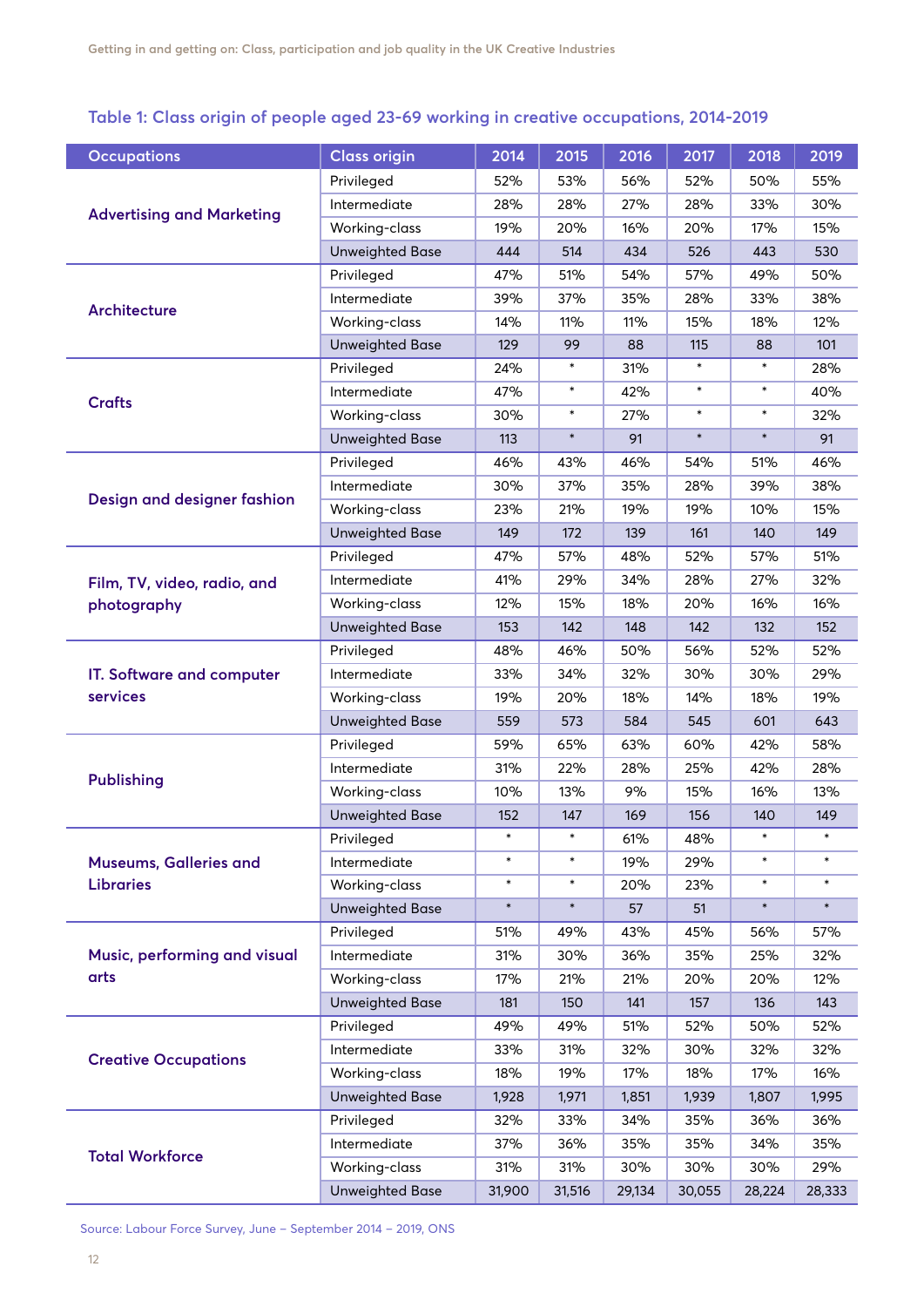Previous research has found there exists considerable variation in the 'exclusiveness' of different occupations, even when looking at a sub-group of roles that might be classed as 'top professions' or elite occupations (Friedman and Laurison 2019, Laurison and Friedman 2016, The Sutton Trust and Social Mobility Commission 2019). Figure 3 considers the class origin of those working in a selection of individual creative occupations. It is important to note that several creative occupations are excluded given data suppression on the grounds of potential disclosure and/or low unweighted bases (n<50). The roles listed do, however, account for 75 per cent of total employment in creative occupations.

What we find is significant variation in the extent of class imbalances evident in different creative occupations.

For example, those from privileged backgrounds are between 4 and 5 times more likely to be working as Advertising and PR directors or Marketing and sales directors. In these occupations those from privileged backgrounds comprise nearly two thirds of the workforce, while those of working-class origin fill around one in ten of these roles.

Those from privileged backgrounds also dominate key creative roles in:

- **• Publishing**: Authors, writers and translators (59 per cent of the workforce) and Journalists, newspaper and periodical editors (58 per cent);
- **• IT, software and computer services**: such as IT and telecoms directors (57 per cent); and Programmers and software development professionals (54 per cent);
- **• Film, TV, radio and photography**: Arts officers, producers and directors (54 per cent).

At the other end of the scale, class divides are less pronounced amongst Furniture makers and other craft woodworkers (the only craft occupation for which we have robust data from the LFS), although it is noteworthy that this is considered to be a routine occupation (NS-SEC 7) so can hardly be considered a sign of positive social mobility.

Who gets on stage, page and screen is currently a major question for media and policy discussions and our 2019 data suggests those from privileged backgrounds dominate key creative roles.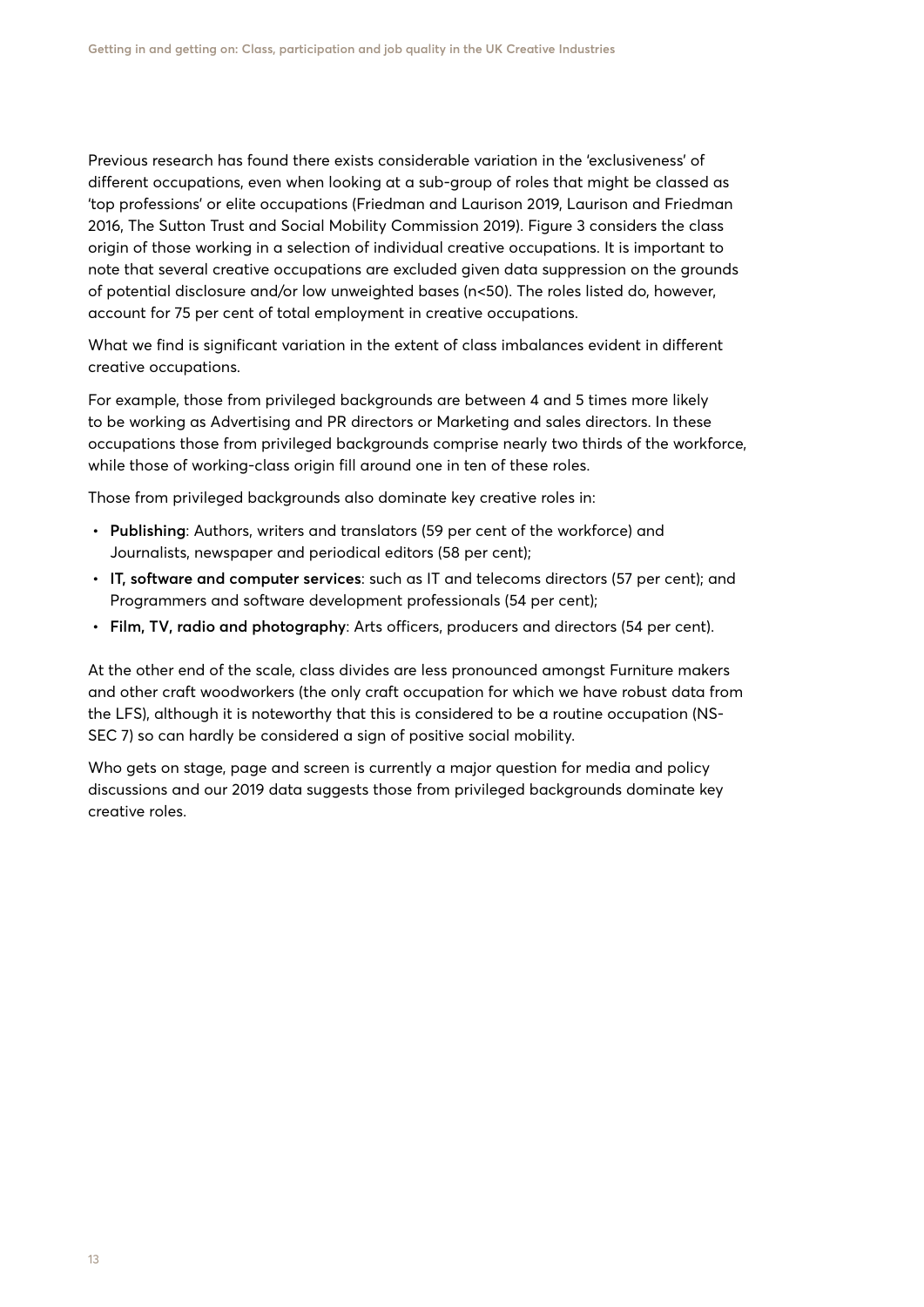#### **Figure 3: Class origin profile of creative occupations, 2019**



Source: Labour Force Survey, June – September 2019, ONS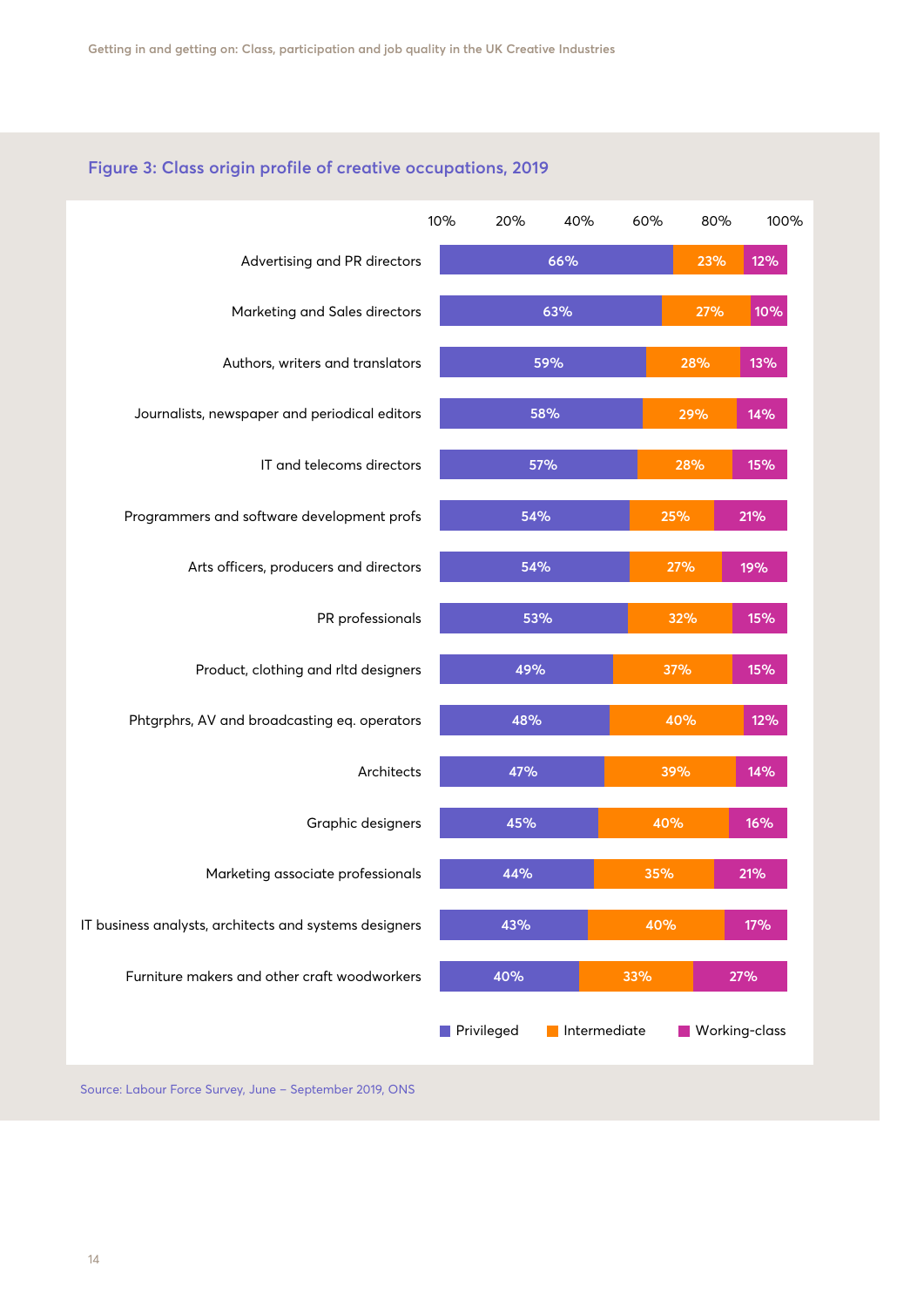<span id="page-14-0"></span>

## **Exploring differences in job quality, advancement and progression**

Over the past decade, there has been growing emphasis on job quality: in part as a consequence of stagnating productivity and wages, and growing job insecurity since the financial crisis; and in part because of increased recognition that an individual's experience at work has a significant impact on their levels of engagement, productivity and wellbeing (RSA/Carnegie Trust 2020, Taylor 2017, Work Foundation 2016). Efforts to establish more robust mechanisms for measuring job quality concluded a single metric will fail to adequately capture the multi-faceted nature of 'good work', and instead points to the need to consider a range of indicators spanning job security and employment terms; pay and benefits; skills utilisation and opportunities for progression; health and wellbeing at work; job flexibility and work life balance; control, autonomy, support and employee voice (Irvine et al 2018).

Despite mounting concerns about social class inequalities in the Creative Industries, thus far the literature has neglected to provide an analysis of the experiences of those from different class backgrounds when they are successful in securing a creative role.

Existing studies have focused on the class pay gap (O'Brien et al. 2016); the way class affects job mobility (Friedman et al 2017); and the ways in which social class origins affect people's ability to get jobs in select subsectors of the Creative Industries (e.g. the Performer's Alliance APPG Inquiry 2019). However, thus far, the literature has neglected to provide analysis of different measures of job quality, and more broadly, the relationship between job quality and social class remains underexplored. As such, little is known about whether people's social class origins can determine differences in the quality of their working lives.

Figure 4 explores the experiences of those from different class backgrounds working in creative occupations across a range of measures of job quality, drawn from the Labour Force Survey and Understanding Society. While these fall short of capturing all facets of job quality, they do provide an initial assessment of whether and where there exists evidence of different experiences at work between the classes.

We find little difference in the employment status or working patterns of those from working-class backgrounds compared to their privileged counterparts; nor in their desire to work more or less hours, or to find a different or additional job.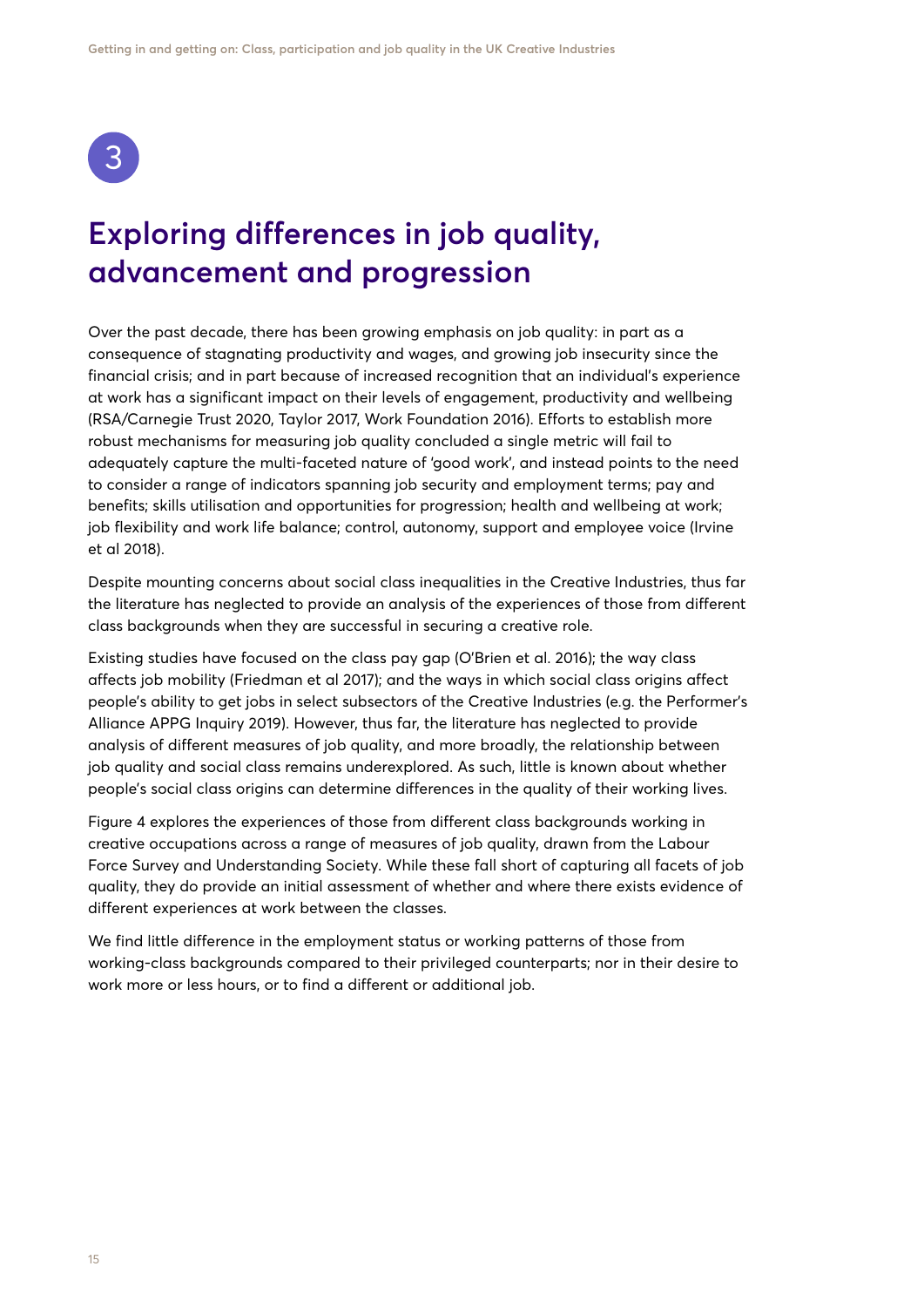

#### **Figure 4: Measures of job quality in creative occupations by class origin**

Generally, we observe only very marginal differences in job satisfaction and job security of workers of different class origin working within creative occupations. There is, however, evidence of variation in job flexibility and autonomy. Those from working-class backgrounds are found to be more likely to report being able to work 'flexi time' or from home, and slightly less likely to have the option of job share or to work on-call. Across different measures of control over aspects of work, those from working-class background are found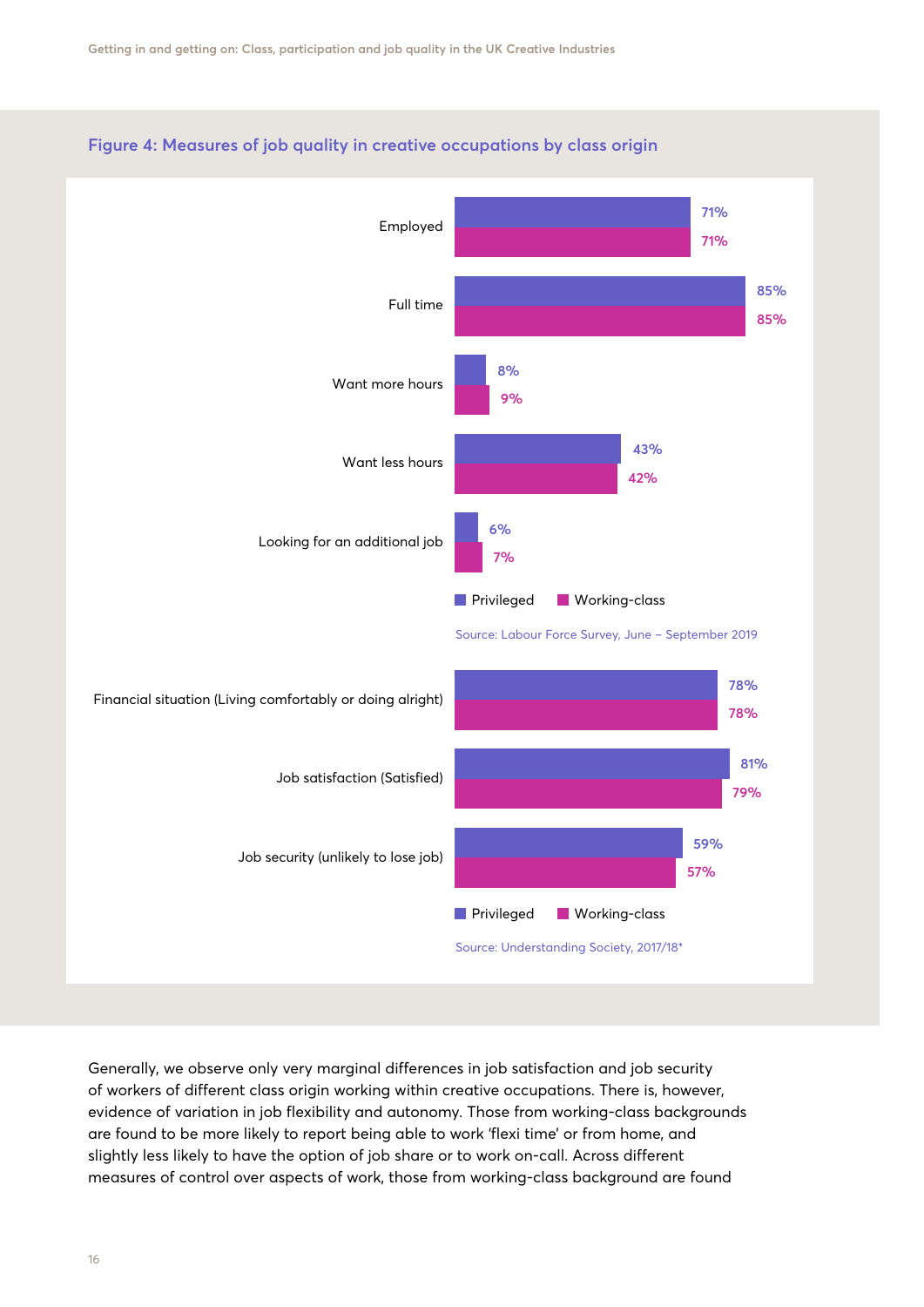to consistently experience less autonomy than their more privileged peers working in creative occupations, except for in determining how they go about their job. The differences between the classes are most pronounced when we consider control over job tasks (where 78 per cent of those from working-class backgrounds report having at least some control, compared to 87 per cent of those from privileged backgrounds), task order (87 per cent vs 94 per cent) and working hours (68 per cent vs 76 per cent). Overall though, those working in creative occupations (irrespective of their class origin) tend to report greater autonomy than those working in other parts of the economy – with a differential of approximately 6 percentage points between creative occupations and all occupations in all domains except for control over work hours, where the differential is considerably wider (18 pp), likely reflecting the high levels of self-employment in the creative sector (Giles et al, 2020).

*"Those from working-class backgrounds tend to experience less autonomy than their privileged peers, particularly over job tasks, task order or work hours."*



#### **Figure 5: Job flexibility and autonomy by class origin, creative occupations, 2016/17**

Source: Understanding Society, 2016/17, ONS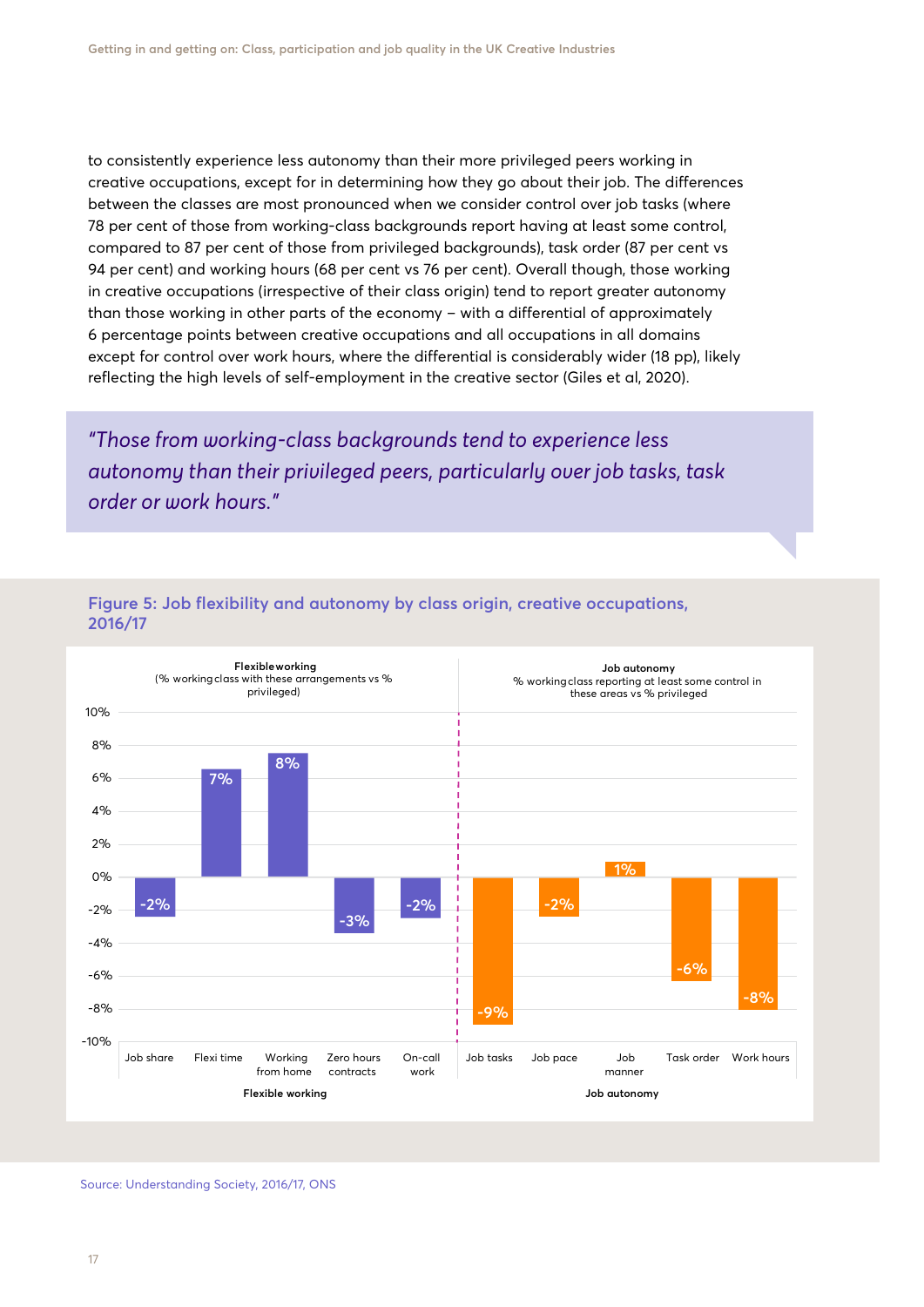Alongside measures of job quality, we also consider indicators of retention, progression and advancement in creative occupations. Using longitudinal data from Understanding Society, we can track the retention and attrition rates of those of different class origin working within creative occupations over time (see Annex A for further details).

Figure 6 presents analysis for two cohorts: those employed in creative roles in 2011/12 (Cohort 1) and in 2012/13 (Cohort 2), considering the numbers that remained employed in creative occupations by 2017. Overall, attrition rates are high – between 70 and 80 per cent.

When we examine who stays and who goes, we find little consistent evidence of class differences. For the 2012/13 cohort, the rate of attrition is similar amongst those from a privileged and working-class background (72 per cent and 73 per cent respectively). In contrast, when we explore the paths of those working in creative occupations in 2011/12, we find 84 per cent of those from working-class backgrounds have left, compared to 73 per cent of their privileged peers.

We also sought to use a pooled sample of longitudinal data from Understanding Society (2011/12 – 2017/18) to assess whether those of different class origin were more or less likely to move into managerial positions while in creative roles. We find that just one in ten (10 per cent) of those from working-class backgrounds had progressed from non-managerial to managerial positions between 2011 and 2017, compared to 12 per cent of those from privileged backgrounds.



#### **Figure 6: Attrition rates by class origin, creative occupations, 2011/12 – 2016/17**

Source: Understanding society, 2011/12 – 2017/18, ONS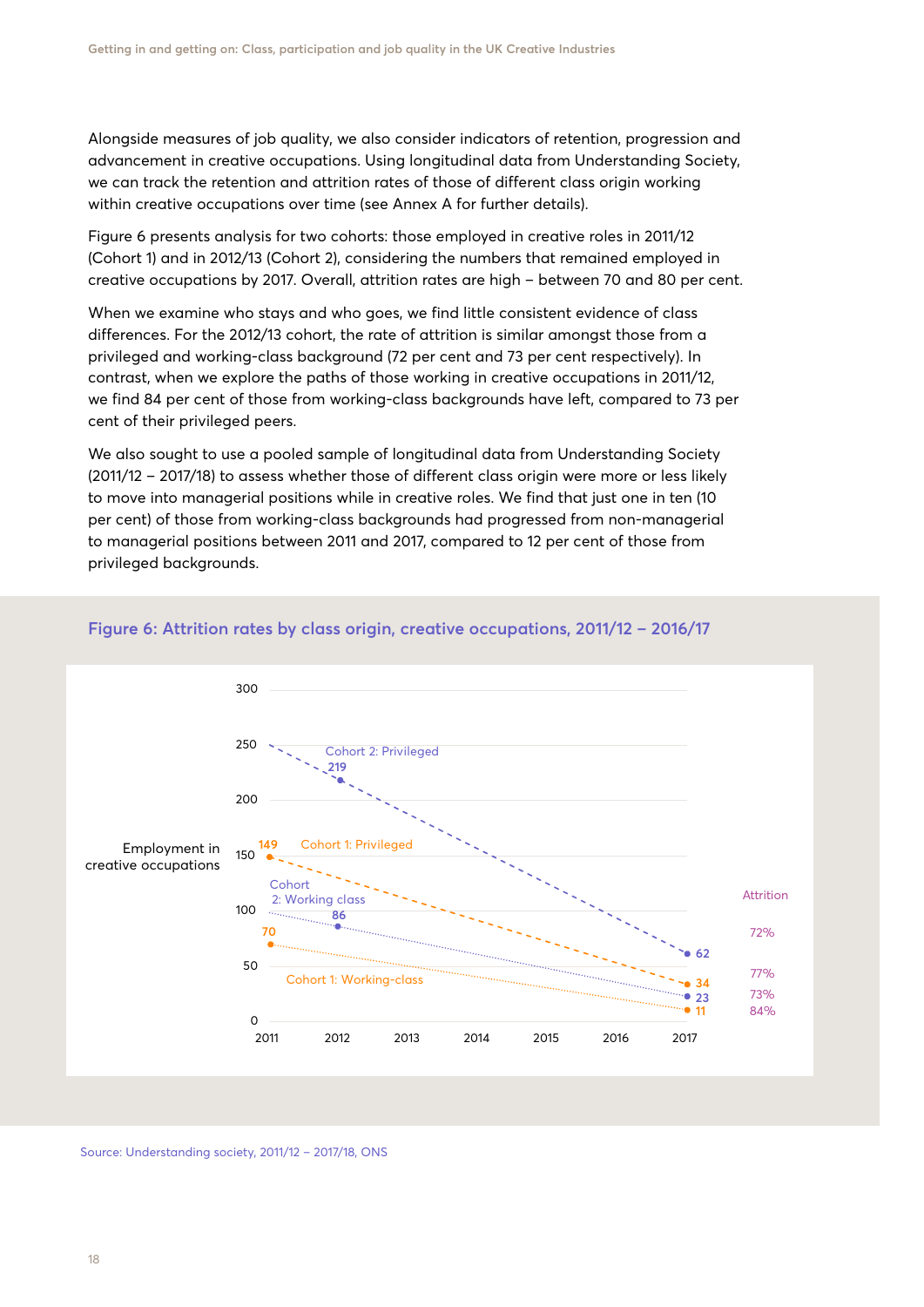Indeed, we find that those from working-class backgrounds are less likely to be managers or to have supervisory responsibility than their middle and upper middle-class peers, with a c.12 percentage point difference between the classes (Figure 7). They are also slightly less likely to have participated in training in the past three months, though the differential is less pronounced. Taken together this echoes wider evidence (see for example, Friedman et al, 2017; Directors UK, 2018; UK Screen Alliance, 2019) of a lack of diversity in leadership roles in the sector and suggests that even when successful in landing a creative role, those from working-class background face further obstacles to progressing in the sector.



#### **Figure 7: Indicators of progression in creative occupations by class origin, 2019**

**Double disadvantage: a primer on intersectionality and the significance of class**

While our findings suggest that class is an important determinant of whether or not people are successful in getting in and getting on in the Creative Industries, it is not the only factor at play. Research points to wider inequalities and exclusions associated with an individual's gender, ethnicity, whether they have a disability or long-term health condition, and skilllevels; as well as where in the UK they live (Tatli and Özbilgin, 2012; Brook, O'Brien, and Taylor, 2018; Conor, Gill, and Taylor, 2015; Kirby, 2016).

Women are underrepresented, comprising only one-third of the workforce in creative occupations. While those from minority ethnic backgrounds are slightly more likely to be employed in creative occupations (with an odds ratio of 1.1), this is likely to reflect both the concentration of the Creative Industries in ethnically-diverse London and the dominance of the IT occupational cluster. IT employs a far greater share of workers from ethnic minority backgrounds than other creative occupations (O'Brien et al 2016). Indeed, when we look at creative roles outside of IT and software, the situation is reversed and those from ethnic minorities are underrepresented (4.5 per cent of BAME workers are employed in non-IT creative roles, compared to 5.0 per cent of those who are white).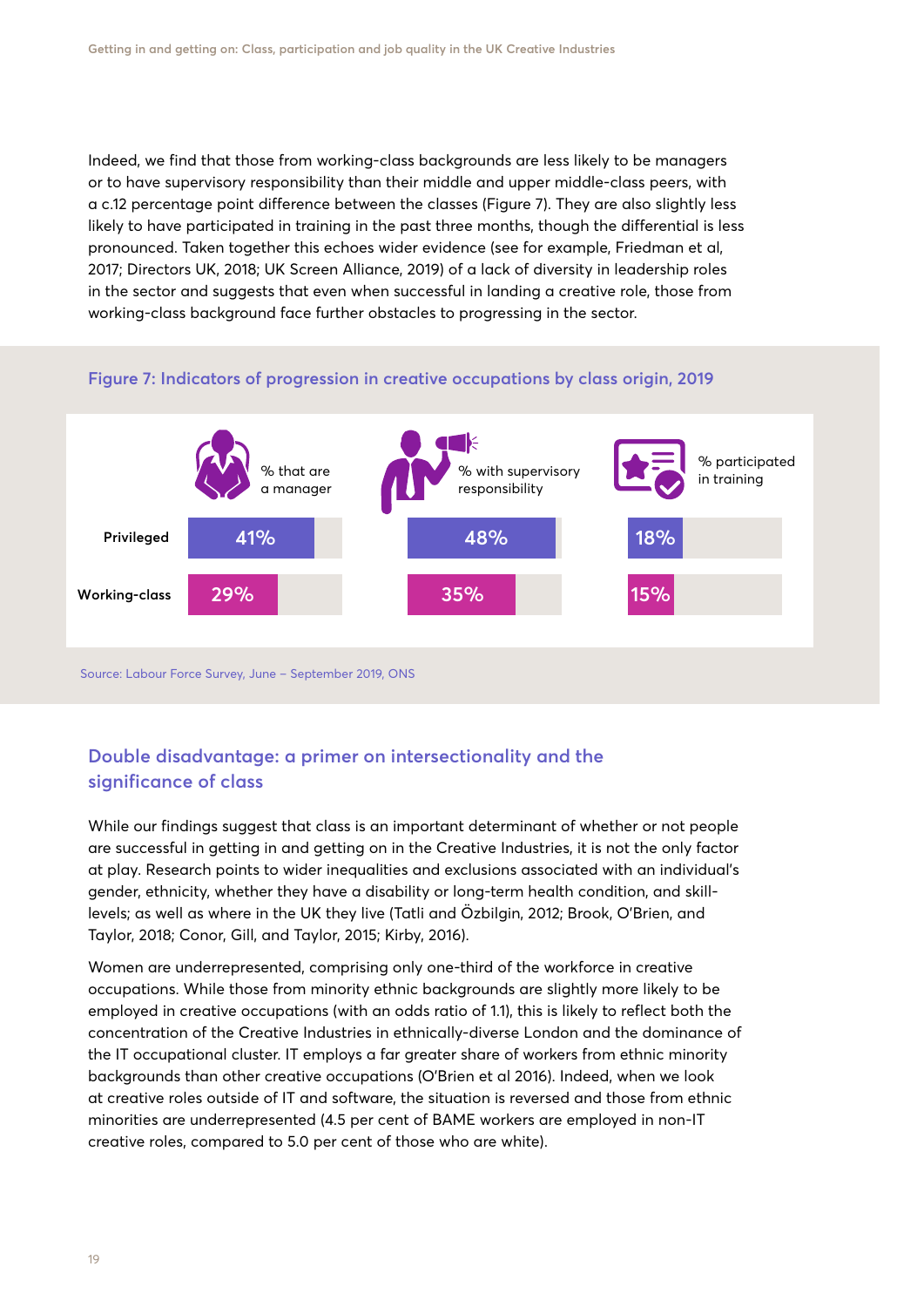Those who are able-bodied are also between 10–20 per cent more likely to land a creative role than those with a disability or long-term health condition. As we have seen previously, those from privileged backgrounds are 2.5 more likely to be employed in creative occupations. The qualifications of workers also matter greatly; with those with a degree or other HE qualification being more than three times more likely to land a job in creative occupations than those qualified at GCSE-level or below.





Source: Labour Force Survey, June – September 2019, ONS

But how do these factors interact and potentially compound disadvantage in accessing and progressing within creative occupations? Figure 9 illustrates the likelihood of those of different demographic and socio-economic backgrounds of landing in employment in creative occupations.

What we find is that women, people from minority ethnic backgrounds, those with a disability, and those with low skill levels from working-class backgrounds generally experience multiple disadvantages in getting into creative occupations.

For example, men from privileged backgrounds are 4.8 times more likely to secure work in creative occupations than working-class women. Someone of working-class background with a disability is more than 3 times less likely than their privileged, able-bodied counterparts to secure a job in a creative occupation.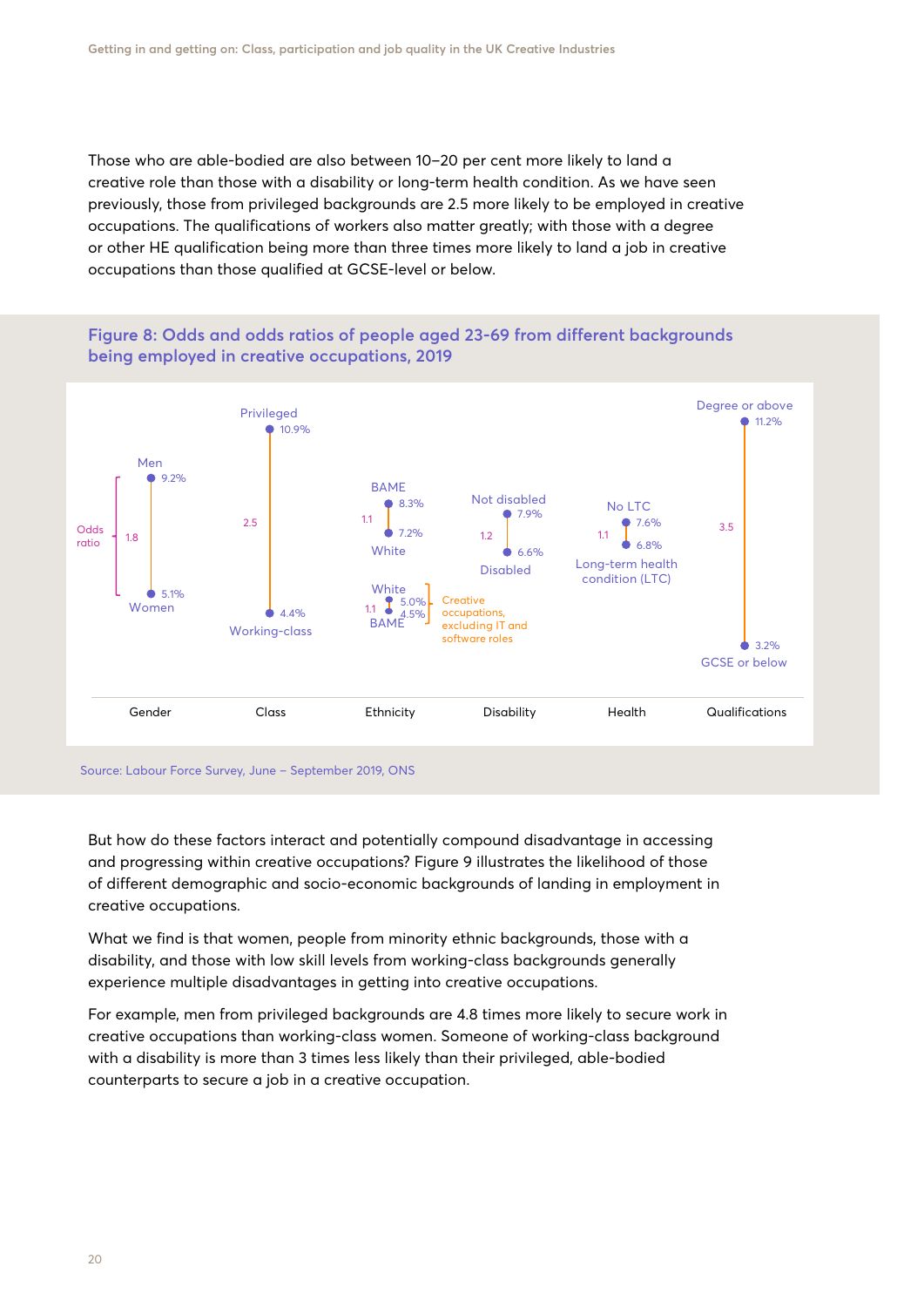*"Those from a privileged background with a degree-level qualification are more than five times more likely to land a creative job than those from a working-class background only qualified to GCSE-level."* 

The intersection of class and skills has a pronounced impact on the likelihood of landing a creative job: those from a privileged background who are qualified to degree-level or above are 5.6 times as likely to secure a creative role than those of working-class background who are only skilled to GCSE-level.









working-class working-class



Source: Labour Force Survey, June – September 2019, ONS

Note: High skilled refers to those qualified to degree-level or above. Low skilled refers to those qualified to GCSE level or equivalent (exc. those with no qualifications due to data suppression).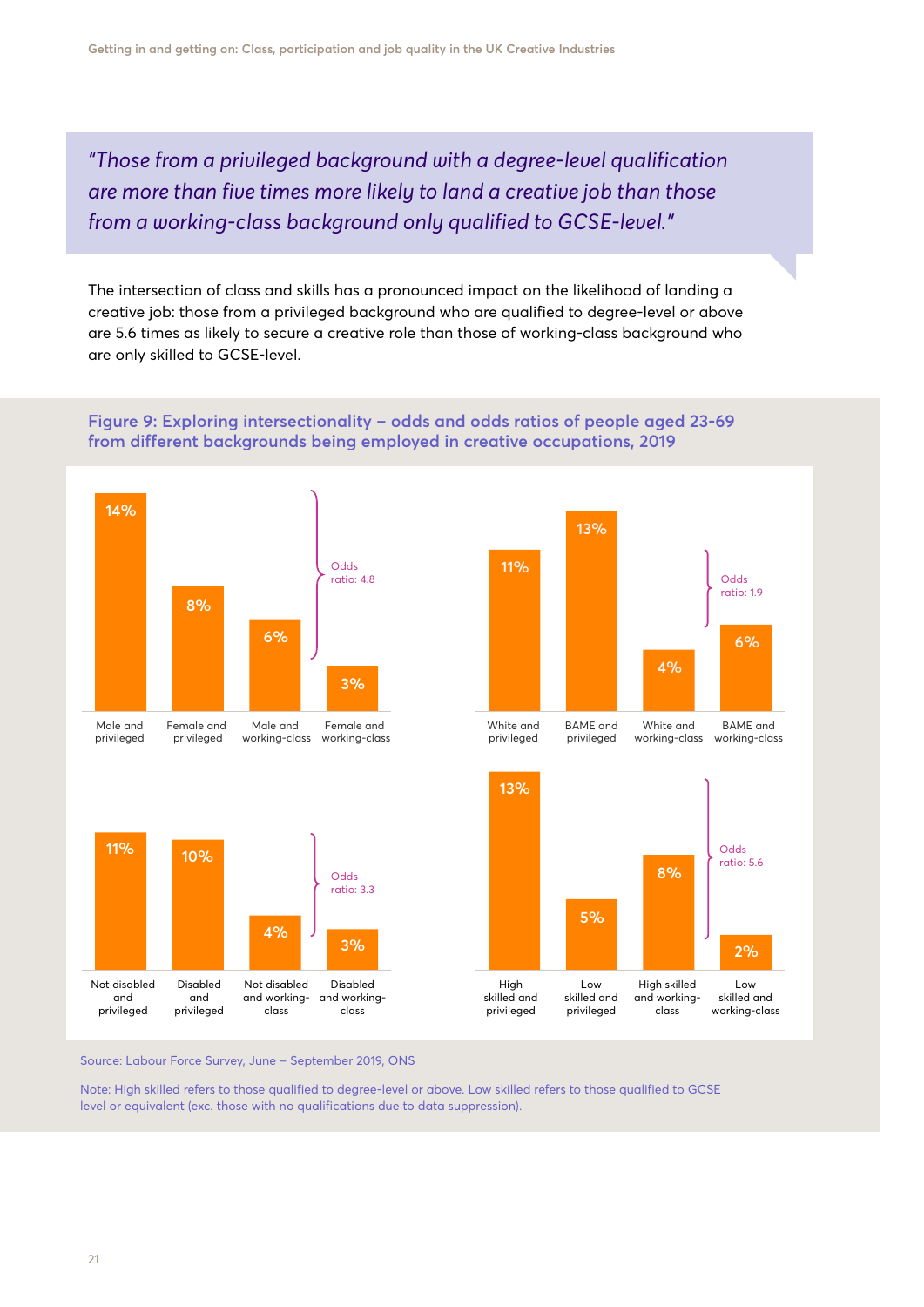<span id="page-21-0"></span>

## **Conclusions and next steps for the Policy Review Series**

This paper – the first from the PEC's Policy Review Series on Class in the Creative Industries – has sought to establish an up to date (albeit pre-pandemic) quantitative picture of class in the Creative Industries. The findings paint a concerning picture of widespread and persistent class imbalances in the sector.

At a headline level, those from privileged backgrounds are more than twice as likely to end up in Creative Occupations than their working-class peers. The privileged dominate key creative roles in the industry: our 2019 data offers little in the way of reassurance for those concerned that talented individuals from working-class origin might make it into the occupations that include our curators, or authors, our musicians, artists, actors and entertainers, and our film-makers. And when compared to the picture of social mobility into professional and managerial occupations in other sectors, the data suggests social mobility is a greater issue for the Creative Industries than across the wider economy.

Our research suggests that the issue does not end with whether or not those from a working-class background can make it into our Creative Industries, but rather whether they are able to thrive and progress once there. Our findings echo wider evidence in suggesting that those from working-class backgrounds are less likely to be managers or to have supervisory responsibility than their middle and upper middle-class peers, with a 10 percentage point (or more) difference between the classes.

Arguably most concerningly, the likelihood of those of working-class origin finding work in creative occupations has remained largely unchanged over the past five years, as has the proportion of the creative workforce from poorer backgrounds. The Creative Industries have been one of the UK economy's greatest success stories creating over 300,000 jobs over the past five years alone, yet the number of creative workers from working-class backgrounds has increased by just 33,000 over this period.

While this paper has established a baseline position of the participation, retention and progression of those of different class origin within the Creative Industries, the crucial next step is to understand the underlying causes of class imbalances and to identify how to enhance the current approach to secure sustained improvements.

We are not starting from a blank canvas. Existing evidence and discussion at a seminar hosted by the PEC in February points to a multitude of factors, including: education and skills; awareness and role models; early career opportunities (e.g. internships); financial security and the ability to take risks; geographic mobility; nepotism, sponsorship and representation; networks; recruitment practices and cultural matching; and cultural capital and workplace culture.

But while we have a range of ideas, and in some cases evidence, on the factors that influence an individual's fate when looking to work and progress in the Creative Industries; we lack a coherent narrative about the scale and nature of their impact; which are most important and why; and the nuances to this story depending on the job role, business, sector, or circumstances of the individual.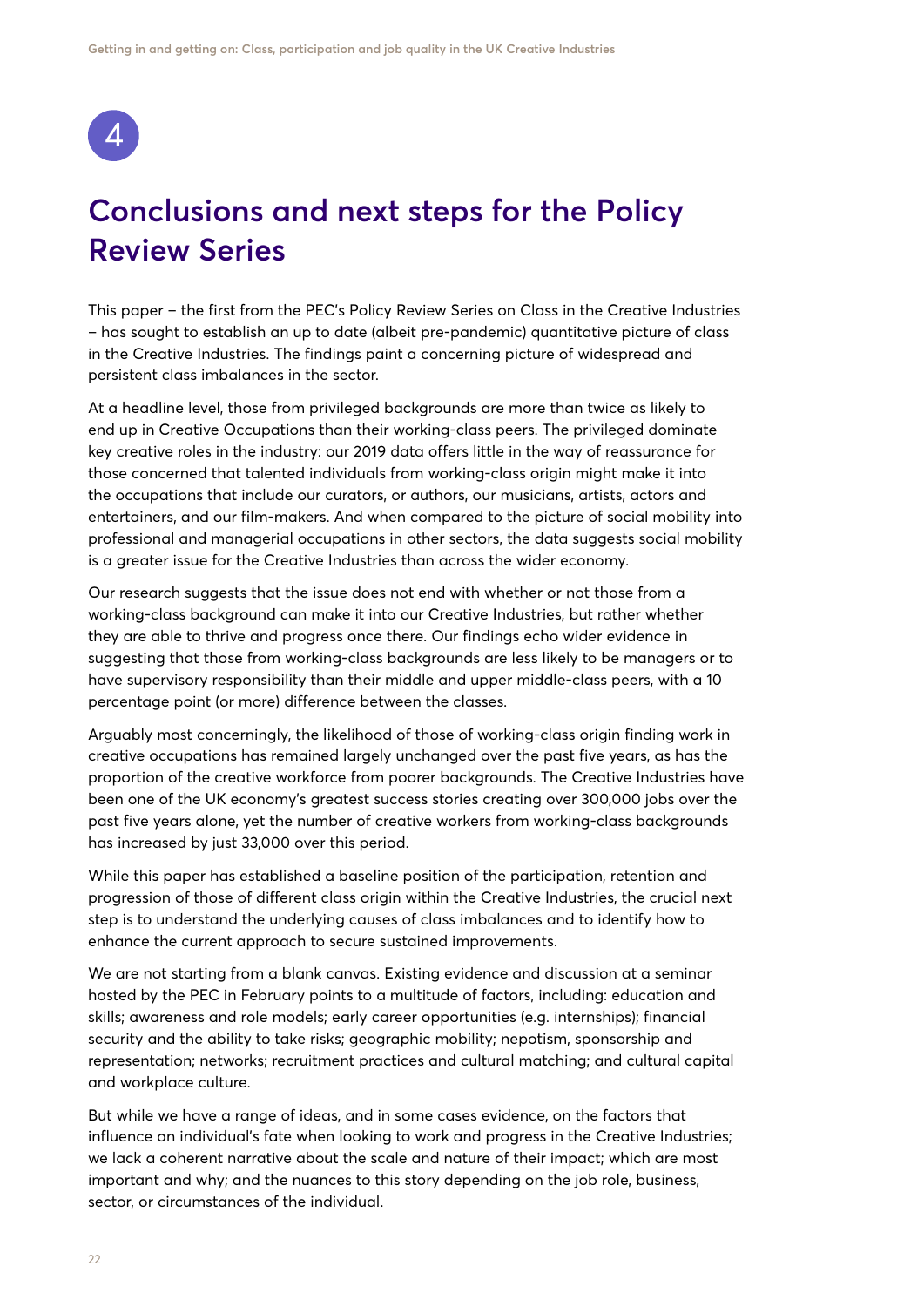There is also much work underway (see the recent Creative Industries Council (2020) monitoring report for a helpful summary). Employers across the sector are prioritising diversity and inclusion within their own businesses; changing recruitment practices, investing in educating their leaders and workers, and working to promote more inclusive workplaces. Industry stakeholders are acting too; to improve the measurement of diversity; establish new standards and conditions; and fund programmes to support those from working-class backgrounds to overcome some of the obstacles (particularly financial) to finding and progressing in work.

All of this work is vital. But the fact we are seeing very little shift in the make-up of the creative workforce suggests our efforts to date are falling short and raises important questions, not least: How can we more accurately and extensively measure class origin alongside other important dimensions of diversity such as gender and ethnicity? Are we fully addressing all of the underlying obstacles that those from working-class background face? Is there scope to enhance the current approach – through better business practices, programmes and policy? Can we improve coherence between different activities in order to prevent people 'falling through the gaps' and offer more comprehensive and sustained support that maximises both efficiency and impact?

In the context of the disproportionate impact of Covid-19 on already marginalised groups, it is more important than ever to consider how we can evolve and enhance our approach so that we are able to shift the dial on diversity in a significant and sustained way. This will be vital if we are to rebuild a genuinely more open and inclusive creative economy that creates opportunities for all, maximises talent, and enables all workers to thrive, irrespective of their socio-economic background; to show leadership as an industry on the vital issue of social mobility in the UK.

#### **Overview of the Policy Review Series on Class in the Creative Industries**

This Policy Review Series has been shaped in recognition that a lack of diversity is one of the most significant and entrenched challenges facing the Creative Industries. Not only is there a moral case to addressing this issue but there is a clear creative and economic case to do so. The industry has experienced a long-standing shortage of talent in key roles, so widening the pool from which employers recruit will be vital to easing pressures where they exist (Carey et al, 2019; Spilsbury and Bakhshi, 2019; Giles et al, 2020). Evidence suggests that more diverse businesses tend to be more innovative and fast-growing (de Vaan et al, 2015). Greater diversity in key creative roles is particularly vital; to ensure content is relevant and appeals to the full breadth of potential audiences, and that the views and voices of all corners of society are captured and represented across our creative media.

A key aim of Workstrand 2 of the PEC is, therefore, to drive real and lasting change in the picture of diversity amongst our creative workforce. Building on well-established models of the policy-cycle (HMT 2003) and identified 'qualities' or 'fundamentals' of good policymaking (Cabinet Office 1999, IoG 2011), Figure 10 captures the planned phases of the Policy Review Series on Class in the Creative Industries, and our anticipated 'pathway to impact'.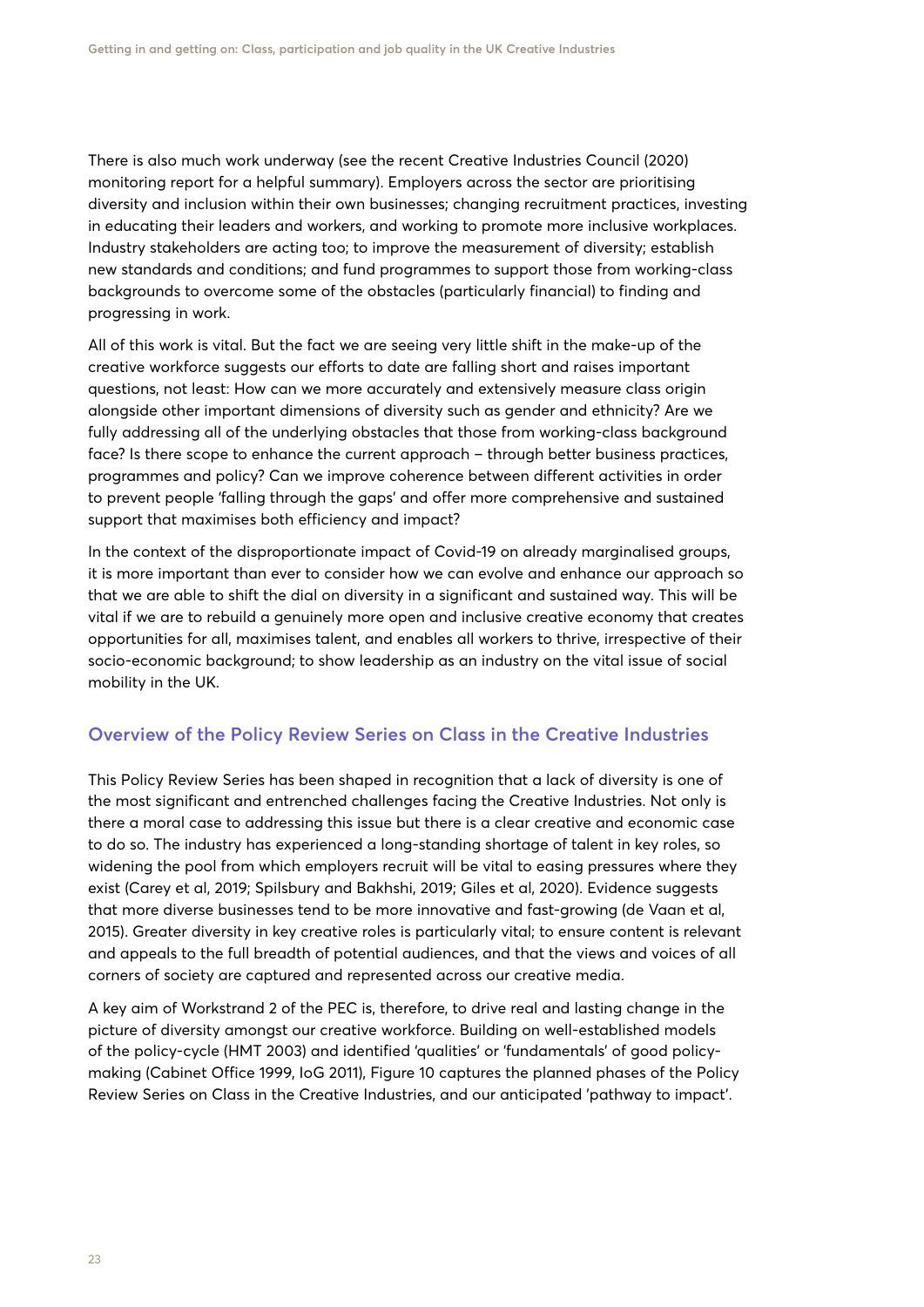#### **Figure 10: Class in the CIs Policy Review Series: work phases and pathway to impact**



The PEC's Policy Review Series on Class in the Creative Industries seeks to act as a convening force through which to catalyse collaborative action – led by industry, trade bodies, wider stakeholders and Government – on this vital issue.

Engagement is a central part of the PEC's approach, and we recognise that we are not starting from a blank canvas here and that much work is already underway. As such our focus will be on building on existing insight, seeking to enhance the current approach, and working in partnership with wider stakeholders that share our commitment to supporting the ongoing success of the Creative Industries.

We invite Government, Industry and Occupational bodies, businesses, and other industry stakeholders to work with us, to maximise the depth, reach and impact of the research and collectively drive significant and sustained change; to shift the picture of class in the Creative Industries.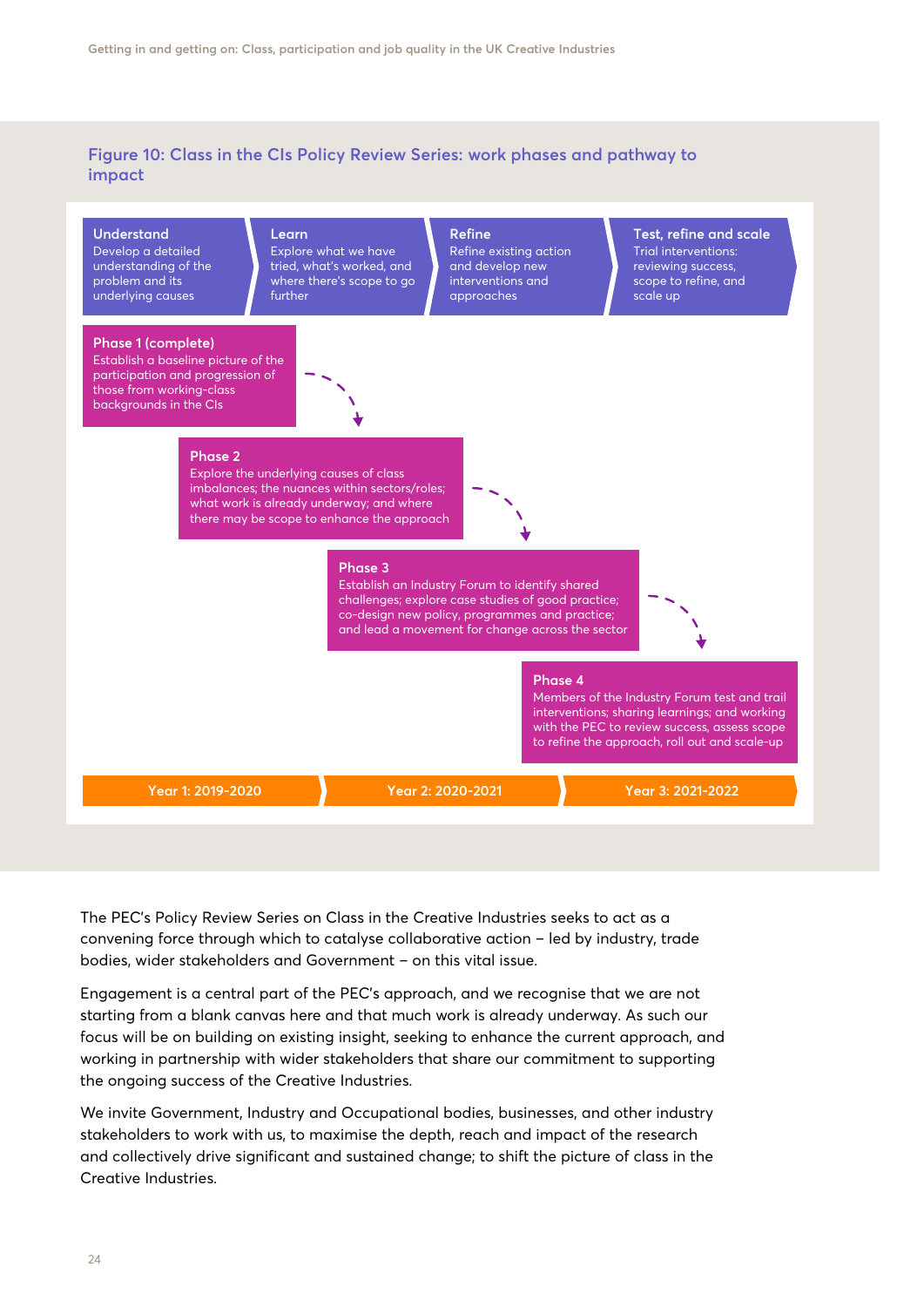<span id="page-24-0"></span>

## **References**

Arts Council England (2018), Making the shift report - Disabled people and the Arts and Cultural Sector workforce in England: understanding trends, barriers and opportunities.

Bakhshi, H. (2013), A Dynamic Mapping of the UK's Creative Industries.

BBC (2018), Reflecting the socio-economic diversity of the UK within the BBC workforce

Brook, O., O'Brien, D. and Taylor, M. (2020), ''There's no way that you get paid to do the arts': Unpaid labour.

across the cultural and creative life course', Sociological Research Online.

Cabinet Office (1999), Professional policy making for the twenty first century.

Campbell, P., O'Brien, D., and Taylor, M. (2019), Cultural Engagement and the Economic Performance of the Cultural and Creative Industries: An Occupational Critique. Sociology, 53(2), 347–367.

Carey, H., Florisson, R., and Giles, L. (2019), Skills, Talent and Diversity in the Creative Industries: Evidence synthesis and scoping report. Policy and Evidence Centre for the Creative Industries.

Creative Industries Council (2020), Diversity and Inclusion Progress Report 2019/20.

Creative Industries Federation (2014), Creative diversity: The state of diversity in the UK's Creative Industries and what we can do about it.

Create London (2018), Panic! Social Class, taste and inequalities in the Creative Industries.

Creative Skillset (2009), Employment Census: The results of the seventh Census of the Creative Media Industries.

DCMS (2001) Creative Industries Mapping Documents 2001.

DCMS (2019), DCMS Sectors Economic Estimates 2018: Employment.

De Vaan, M., Vedres, B. and Stark, D. (2015), Game Changer: The Topology of Creativity. American Journal of Sociology, Vol. 120, No. 4, pp. 1144-1194.

Digital, Culture, Media and Sport Committee (2020) Impact of COVID-19 on DCMS sectors: First Report.

Directors UK (2018), Who's calling the shots: Gender inequality among screen directors working in UK television (August).

Eikhof, D.R. and Warhurst, C. (2013), The promised land? Why social inequalities are systemic in the Creative Industries. Employee Relations, 35(5), pp. 495-508.

Friedman, S., O'Brien, D. and Laurison, D. (2017), Like skydiving without a parachute: How class origin shapes occupational trajectories in British acting. Sociology, 51(5), pp. 992-1010.

Friedman, S. and Laurison, D. (2019), The Class Ceiling: Why It Pays to be Privileged. Bristol University Press.

Giles, L., Spilsbury, M. and Carey, H. (2020), Creative Skills Monitor: Workplace perspectives: skill needs, mismatches and development in the Creative Industries. Policy and Evidence Centre for the Creative Industries.

Goldthorpe, JH. (2016), Social class mobility in modern Britain: changing structure, constant process. Journal of the British Academy, 4, 89–111.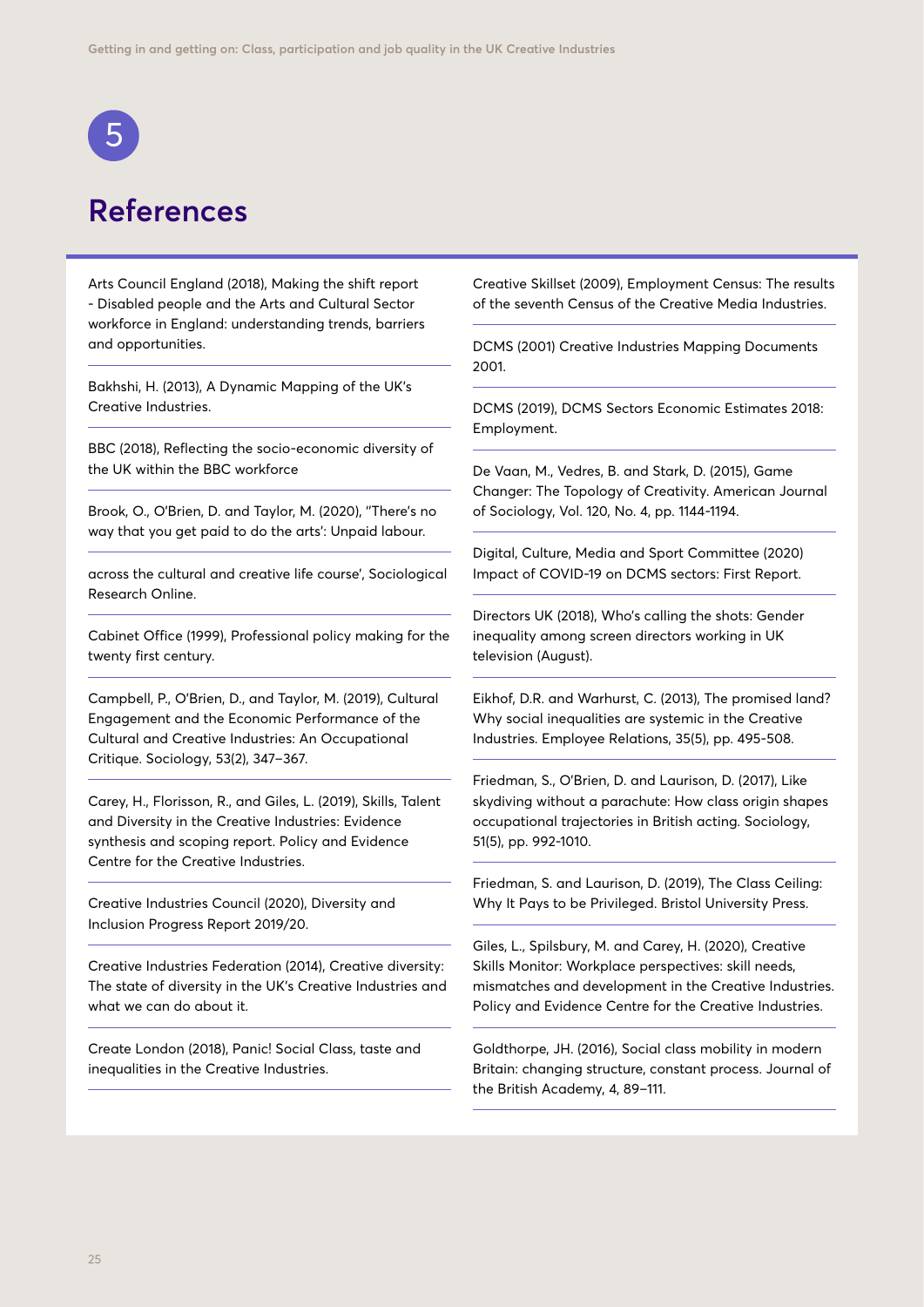HM Government (2018), Industrial Strategy: Creative Industries Sector Deal. London.

Gill, R. (2014), "Unspeakable inequalities: Post feminism, entrepreneurial subjectivity, and the repudiation of sexism among cultural workers.' Social Politics, 21(4): 509-528.

HM Treasury (2003), The Green Book.

Harvey, A. and Shepherd, T. (2016), "When passion isn't enough: Gender, affect and credibility in digital games design",

International Journal of Cultural Studies, 20(5), pp. 492- 508.

Institute for Government (2011), Policy making in the real world.

Irvine, G., White, D., and Diffley, M. (2018), Measuring Good Work: The final report of the Measuring Job Quality Working Group.

Jerwood (2019), Thinking about Social Mobility: A briefing paper for the Weston Jerwood Creative Bursaries Programme.

O'Brien, D., Laurison, D., Miles, A., and Friedman, S. (2016), Are the Creative Industries meritocratic? An analysis of the 2014 British Labour Force Survey Cultural Trends 25(2) 116-131.

Laurison, D. and Friedman, S (2016) The class pay gap in higher managerial occupations.

Oakley, K., Laurison, D., O'Brien, D., Friedman, S. (2017), Cultural capital: Arts graduates, spatial inequality, and London's impact on cultural labor markets, American Behavioral Scientist, pp. 1-22.

Ofcom (2019), Diversity and equal opportunities in television.

Oman (2019), Measuring social mobility in the creative and cultural industries.

Performers' Alliance All Party Parliamentary Group (2019), Breaking the Class Ceiling: Why it pays to be privileged.

Roberts K. (2011), Class in Contemporary Britain, second edition, Palgrave Macmillan, Basingstoke.

RSA / Carnegie Trust (2020), Can good work solve the productivity puzzle? Collected essays.

Savage, M. (2015), Social class in the 21st Century.

Spilsbury, M. and Bakhshi, H. (2019), What do we know about migrant and skills needs of UK creative businesses? Findings from the Creative Industries Council Migration and Skills Survey.

Sutton Trust and Social Mobility Commission (2019), Elitist Britain 2019: the educational backgrounds of Britain's Leading People.

Taylor, M. (2017) Good Work: The Taylor Review of Modern Working Practices.

Taylor, M. (2020), UK Games Industry Census: Understanding diversity in the UK games industry workforce.

UK Screen Alliance (2019) Inclusion and Diversity in UK Visual Effects, Animation and Post-Production

Work Foundation (2016) The commission on good work.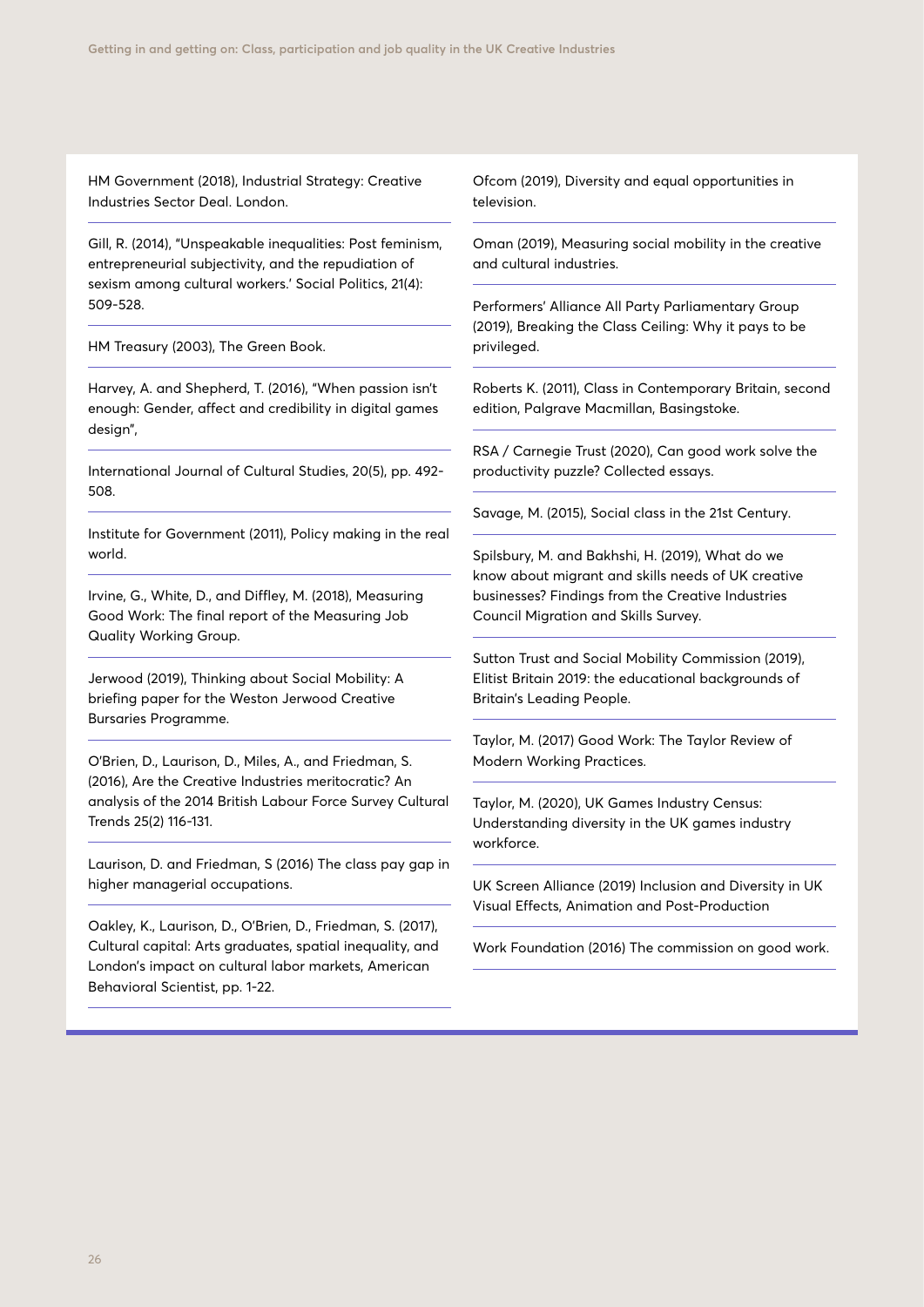## 6

#### **Annex A: Methodology**

The LFS is a UK-wide household survey and studies the employment circumstances amongst the UK population. Carried out by ONS on a quarterly basis, it is a highly regarded UK data source that is used to underpin key labour market statistics. It provides data at a level of precision not matched by any other surveys, interviewing approximately 60,000 households, comprising 150,000 people, each quarter. The survey covers both payroll employees and the self-employed – which is of vital importance to the Creative Industries given the propensity for freelance working in some sub-sectors.

Understanding Society is the UK's largest longitudinal survey, covering over 40,000 households. The survey covers people of all ages, collecting information on all members of the household; with separate surveys for children aged 10-15 and adults. It explores a range of themes such as family life, education, employment, finance, health and wellbeing. While some of its sample dates back to 1991 (as the British Household Panel Survey), the first wave of Understanding Society relates to 2009/11, while Wave 8 relates to 2016/18. As a longitudinal survey, Understanding Society can provide valuable intelligence on the quality of current work, as well as employment histories, transitions in and out of employment and career progression.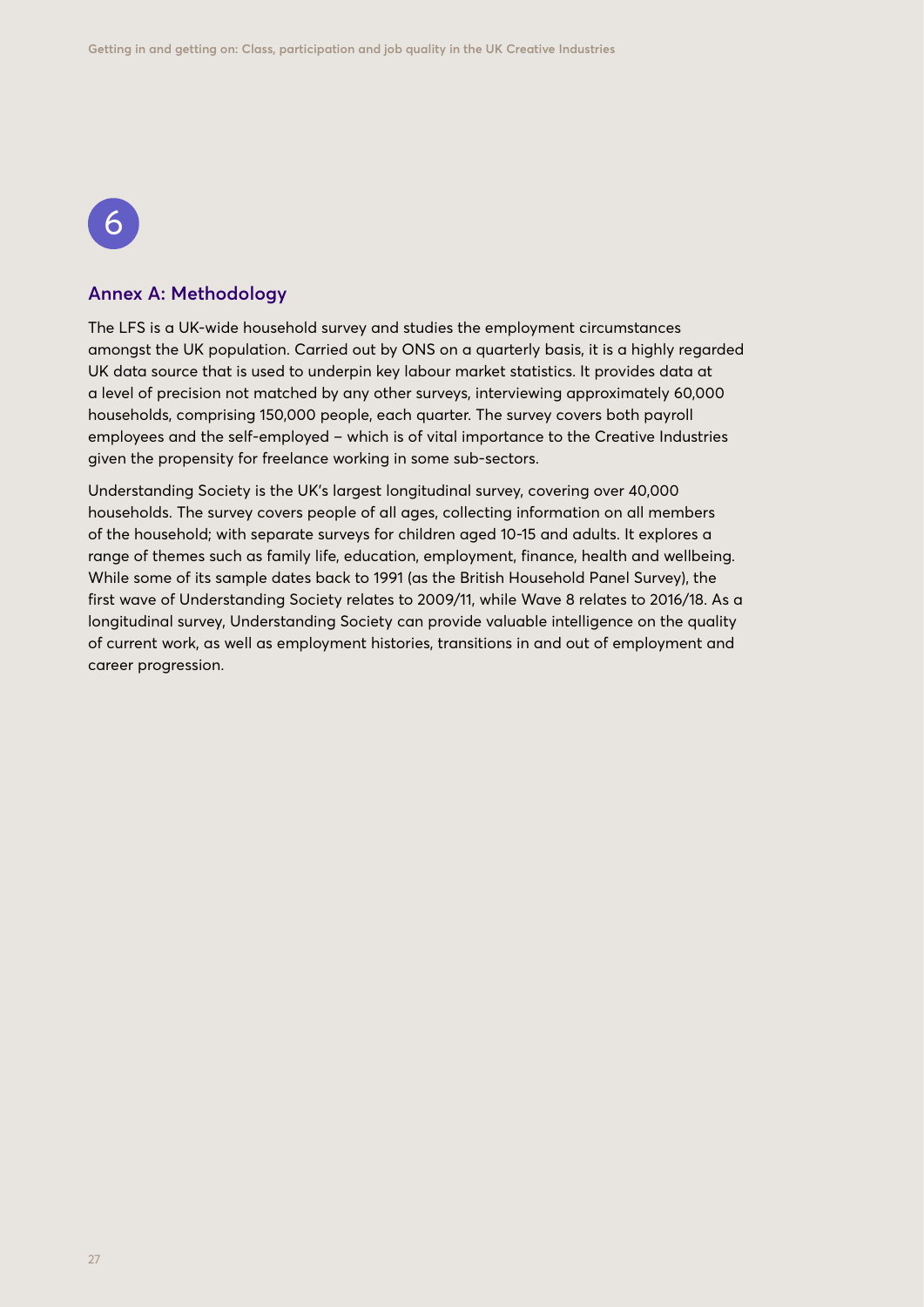#### <span id="page-27-0"></span>**Table 2: Breakdown of cohort by subject group**

| <b>Creative occupations Group</b>           | <b>SOC (2010)</b> | <b>Description</b>                                                  |  |  |  |
|---------------------------------------------|-------------------|---------------------------------------------------------------------|--|--|--|
| Advertising and marketing                   | 1132              | Marketing and sales directors                                       |  |  |  |
|                                             | 1134              | Advertising and public relations directors                          |  |  |  |
|                                             | 2472              | Public relations professionals                                      |  |  |  |
|                                             | 2473              | Advertising accounts managers and creative directors                |  |  |  |
|                                             | 3543              | Marketing associate professionals                                   |  |  |  |
| Architecture                                | 2431              | Architects                                                          |  |  |  |
|                                             | 2432              | Town planning officers                                              |  |  |  |
|                                             | 2435              | Chartered architectural technologists                               |  |  |  |
|                                             | 3121              | Architectural and town planning technicians                         |  |  |  |
| <b>Crafts</b>                               | 5211              | Smiths and forge workers                                            |  |  |  |
|                                             | 5411              | Weavers and knitters                                                |  |  |  |
|                                             | 5441              | Glass and ceramics makers, decorators and finishers                 |  |  |  |
|                                             | 5442              | Furniture makers and other craft woodworkers                        |  |  |  |
|                                             | 5449              | Other skilled trades not elsewhere classified                       |  |  |  |
| Design: Product, graphic and fashion design | 3421              | Graphic designers                                                   |  |  |  |
|                                             | 3422              | Product, clothing and related designers                             |  |  |  |
| Film, TV, video, radio and photography      | 3416              | Arts officers, producers and directors                              |  |  |  |
|                                             | 3417              | Photographers, audio-visual and broadcasting<br>equipment operators |  |  |  |
| IT, software and computer services          | 1136              | Information technology and telecommunications<br>directors          |  |  |  |
|                                             | 2135              | IT business analysts, architects and systems designers              |  |  |  |
|                                             | 2136              | Programmers and software development professionals                  |  |  |  |
|                                             | 2137              | Web design and development professionals                            |  |  |  |
| Publishing                                  | 2471              | Journalists, newspaper and periodical editors                       |  |  |  |
|                                             | 3412              | Authors, writers and translators                                    |  |  |  |
| Museums, galleries and libraries            | 2451              | Librarians                                                          |  |  |  |
|                                             | 2452              | Archivists and curators                                             |  |  |  |
| Music, performing and visual arts           | 3411              | Artists                                                             |  |  |  |
|                                             | 3413              | Actors, entertainers and presenters                                 |  |  |  |
|                                             | 3414              | Dancers and choreographers                                          |  |  |  |
|                                             | 3415              | <b>Musicians</b>                                                    |  |  |  |